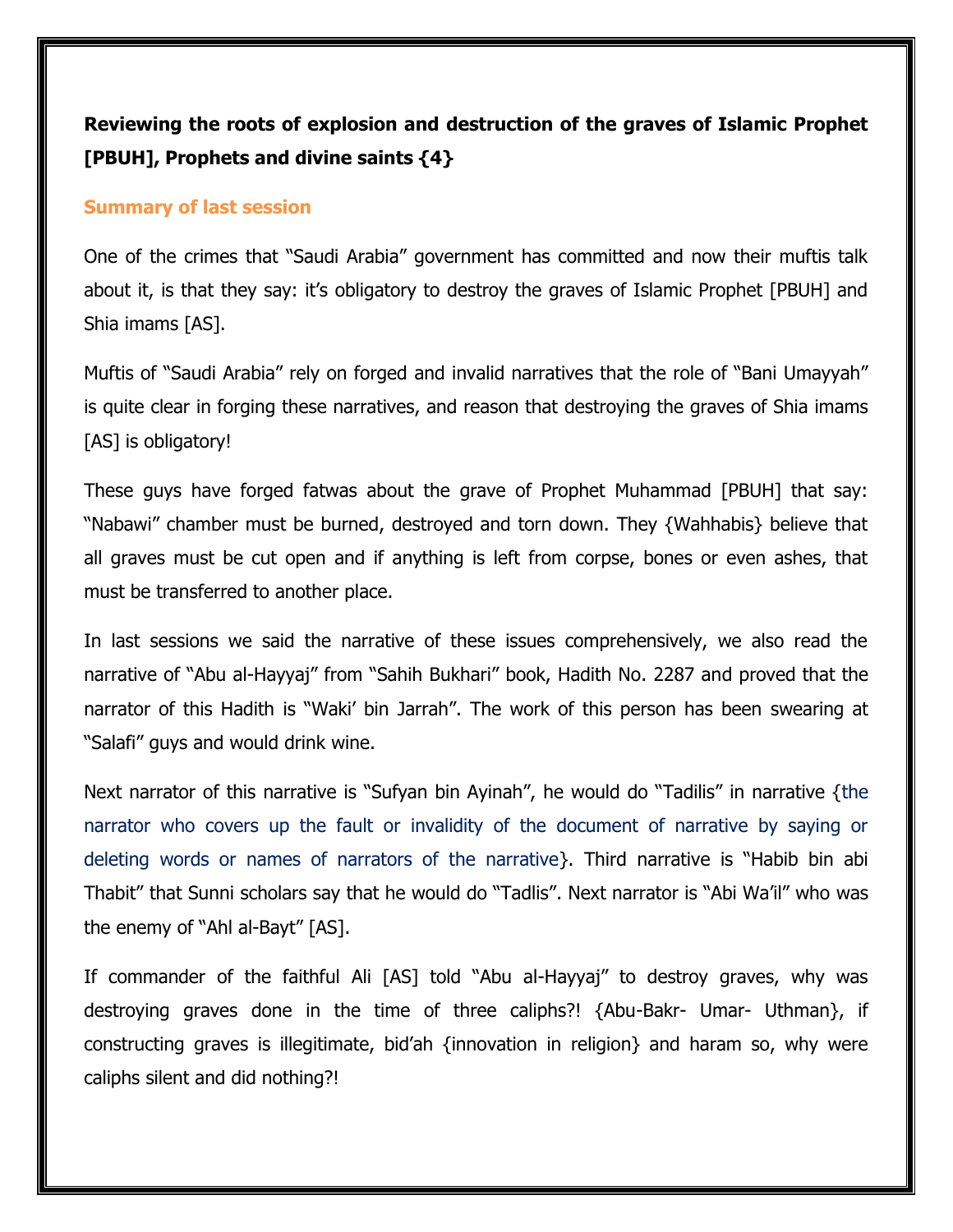Wahhabis rely on Prophet [PBUH]'s narrative to destroy the graves of Shia imams and Islam elders!

Pay attention to this narrative written in "Sahih Bukhari":

# "قال فى مَرَضِهِ الذى مَاتَ فيه لَعَنَ الله الْيهُودَ وَالنَّصَارَى اتَّخَذُوا قُبُورَ أَنْبِيائِهِمْ مَسْجِدًا″

In the last moments of his life, Prophet Muhammad [PBUH] said: May god damn Jews and Christian who put the graves of Prophets as mosque.

I have a question from Sunni scholars: holy Quran has said in several verses that the work of Jews was killing their Prophets! Sura "Al-E-Imarn", verse 181; when they wanted to establish mosque to worship, did they say let's kill Prophets to put their graves as mosque worshiping?! Use your mind!

What interesting is that "Ibn Qim Juwziyyah", the disciple of "Ibn Taymiyyah" says about this **ْنبِیاَء بِ َغی ِر َح ق** )" verse **ُه ُم ا ْْلَ َتلْ قَ وَ** ( in "Hedayat al-Hayari fi Ajubat li Yahud wa al-Nasara" book:

# "وَقَتْلُهُمُ الْأَنْبِياءَ بِغَيرٍ حَق**ٍّ حَتَّى قَتَلُوا فِى يوْمٍ وَاحِدٍ سَ**بْعِينَ نَبِيا فِى أَوَّكِ النَّهَارِ" ″وَأَقَامُوا **نَّ ُه ْم َج َز ُروا َغَن ًما سو َق آ ِخ َر ُه کأ " َ ال ُّ**

Jews killed Prophets unjustifiable and in one day they killed 70 Prophets. Then they began trading in the market as if they had sacrificed 70 sheep.

If these issues were in Shia books, I'd definitely say that they're amongst faked issues; but this guy has said them. Will these guys who kill 70 prophets in one day put grave of Prophets as mosque?!

Second point is that those who wanted mean this narrative didn't say: they established shrine for the graves of Prophets, but they said:

**ِه ْم َم ْسجِ ًدا " ْنبِیائِ َ ُو َر أ اتَّ َخ ُذوا ُقب "**

They put the graves of their Prophets as "Qiblah" and said prayer towards them!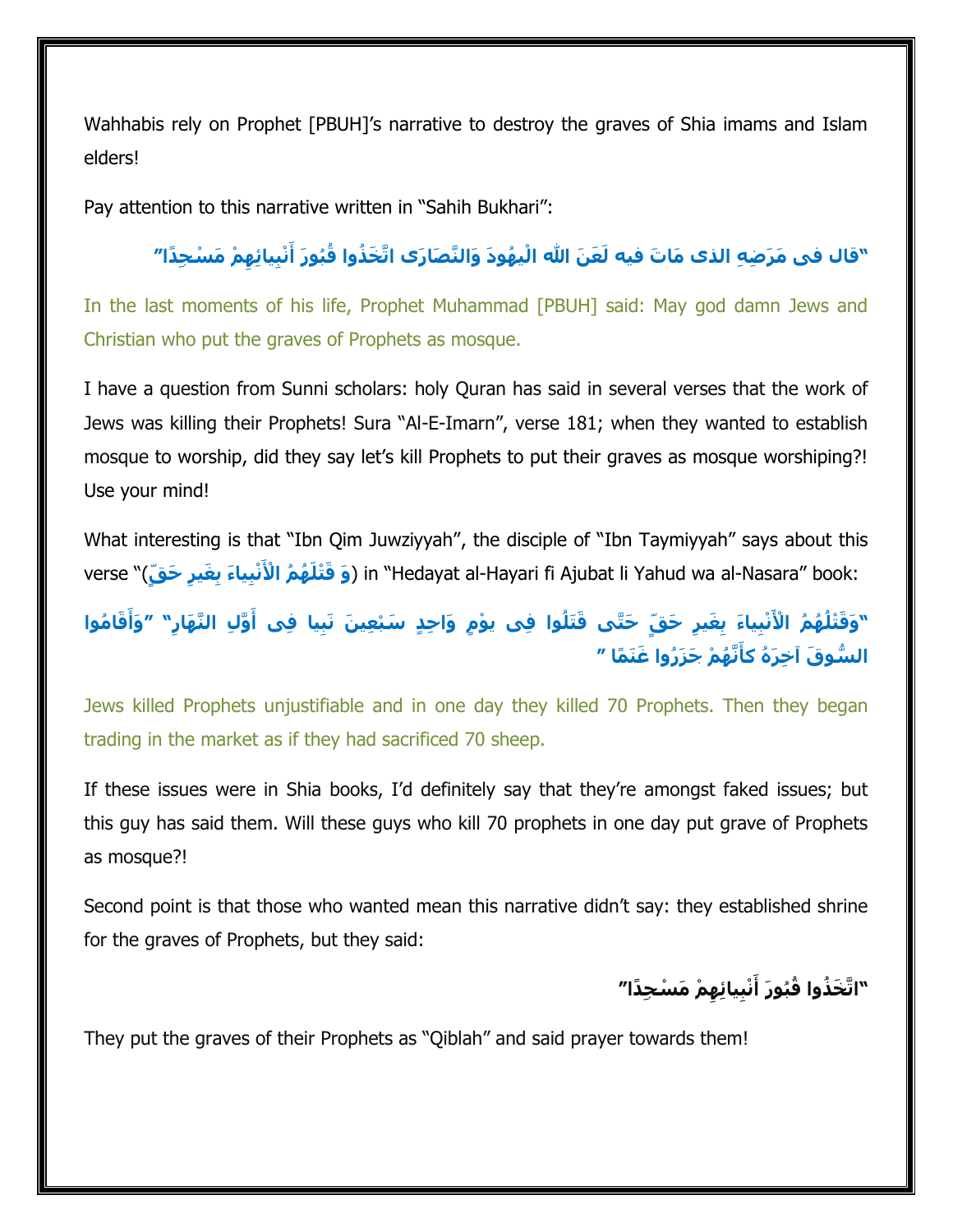## **The graves of divine Prophets next to "Kaaba" show the falsehood of Wahhabis' claim**

Despite of Wahhabis say: Prophet Muhammad [PBUH] has said: destroy graves; but Prophet Muhammad [PBUH] said prayer beside "Kaaba" 13 years and would perform "Tawaf" in there, the same place that the graves of many prophets are there!

"وَتُوُفِّيَ إِسْمَاعِيلُ بَعْدَ أَبِيهِ فَدُفِنَ دَاخِلَ الْحِجْرِ مِمَّا يَلِي الْكَعْبَةَ مَعَ أُمِّهِ هَاجَرَ

Hadrat "Ismail" died after Hadrat "Abraham" and he was buried in "Hijr Ismail".

### "Al-Tabaqat al-Kubra"- vol. 1, p 52

This place is the place that all Muslims and Prophets after Hadrat "Abraham" would perform "Tawaf"; and also Prophet Muhammad [PBUH] has performed "Tawaf" around this place.

"Mr. Bad al-Din Ayni" says in "description of Sahih Bukhari" book, vol. 15:

## **"قبر هود وصالح وشعیب ونوح، علیهم الصالة والسالم، بین زمزم والرکن والمقام"**

## **Imam "Husayn" [AS] holy shrine is the pantheon of all sects and religions!**

Imam "Husayn" [AS] shrine has been turned into the pantheon of Shia, Sunni, Christian, Jews and other religions and sects! Last year on "Arbaeen" days about 23 million people marched about 90 kilometers from "Karbala" to "Najaf" in "Iraq".

A Christian lady from France had attended "Arbaeen" marching, when she was asked about the reason of her presence, she said: we had come here in 2003 to occupy Iraq, I saw an old walking going to "Najaf", I told her: why are you walking: she answered: I was sick and vowed to walk from "Karbala" to "Najaf" if I'm healed! Christian lady said: this issue remained in my mind, after returning to "France" I got breast cancer, then I vowed to go to "Iraq" walking between "Karbala" to "Najaf" on "Arbaeen" day if I'm healed.

This is the greatness of Imam "Husayn" [AS], what is our fault when you guys are witless and can't understand?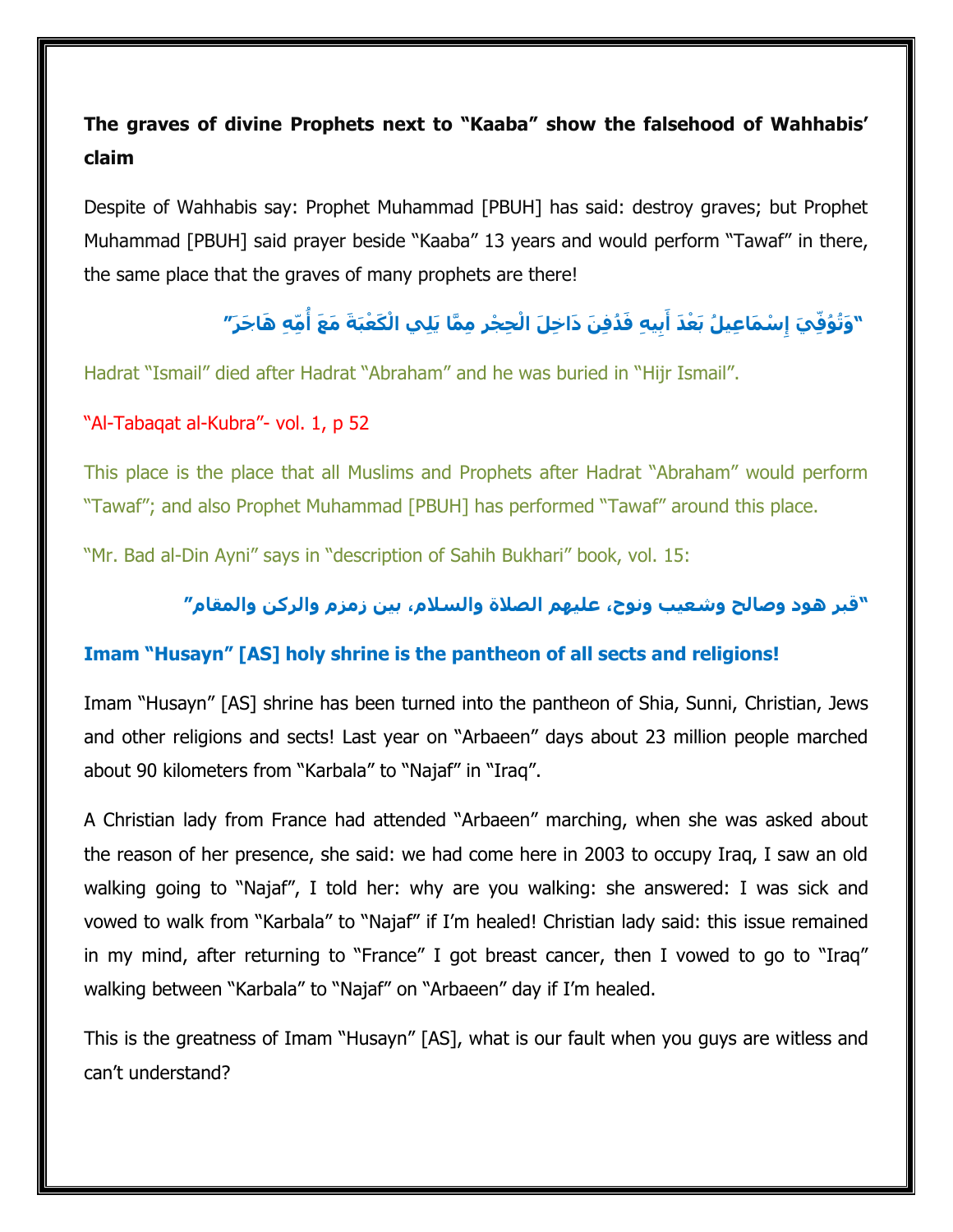Is reding "Ashura" supplication "Haram"?!

I said an issue about broadcasting "Ashura" supplication from "Velayat" global channel and had said: Grand Ayatollah "Makarim Shirazi" has said that broadcasting "Ashura" supplication is not good. It's not the first time that broadcasting "Ashura" supplication is prohibited, Imam "Khomeini" did so twenty days after the victory of Islamic revolution, he ordered broadcasting authorities not to broadcast "Ashura" supplication on T.V.

This guy has said in his speech: "They say that reading "Ashura" supplication is Haram!". Who has said that reading "Dua-e- Ashura" is "Haram"?! Have little sense and don't misuse the emotions of your viewers!

I sometimes asked: can we play "Dua-e-Ashura" on loudspeaker in Sunni provinces? I answer: No, it's illegitimate and Haram! They ask: can we read it in mosque? I say: you can!

## **Detailed issues of this program:**

### **Presenter:**

Hello to dear viewers of "Velayat" global channel. Tonight we are the guests of your house by "Habl al-Matin" live program. Hello to dear master Ayatollah "Qazwini".

## **Ayatollah "Qazwini":**

I say hello to you and all vulnerable, dear viewers worldwide, I wish them prosperity.

### **Presenter:**

Thank you. On the occasion of the anniversary of destroying the graves of Shia imams buried in "Baqi'" cemetery, last week we discussed a conversation about destroying graves.

I ask Ayatollah "Qazwini" to tell us a summary of last session.

## **Ayatollah "Qazwini":**

Before answering Mr. Ismaili's question; I mention to several points.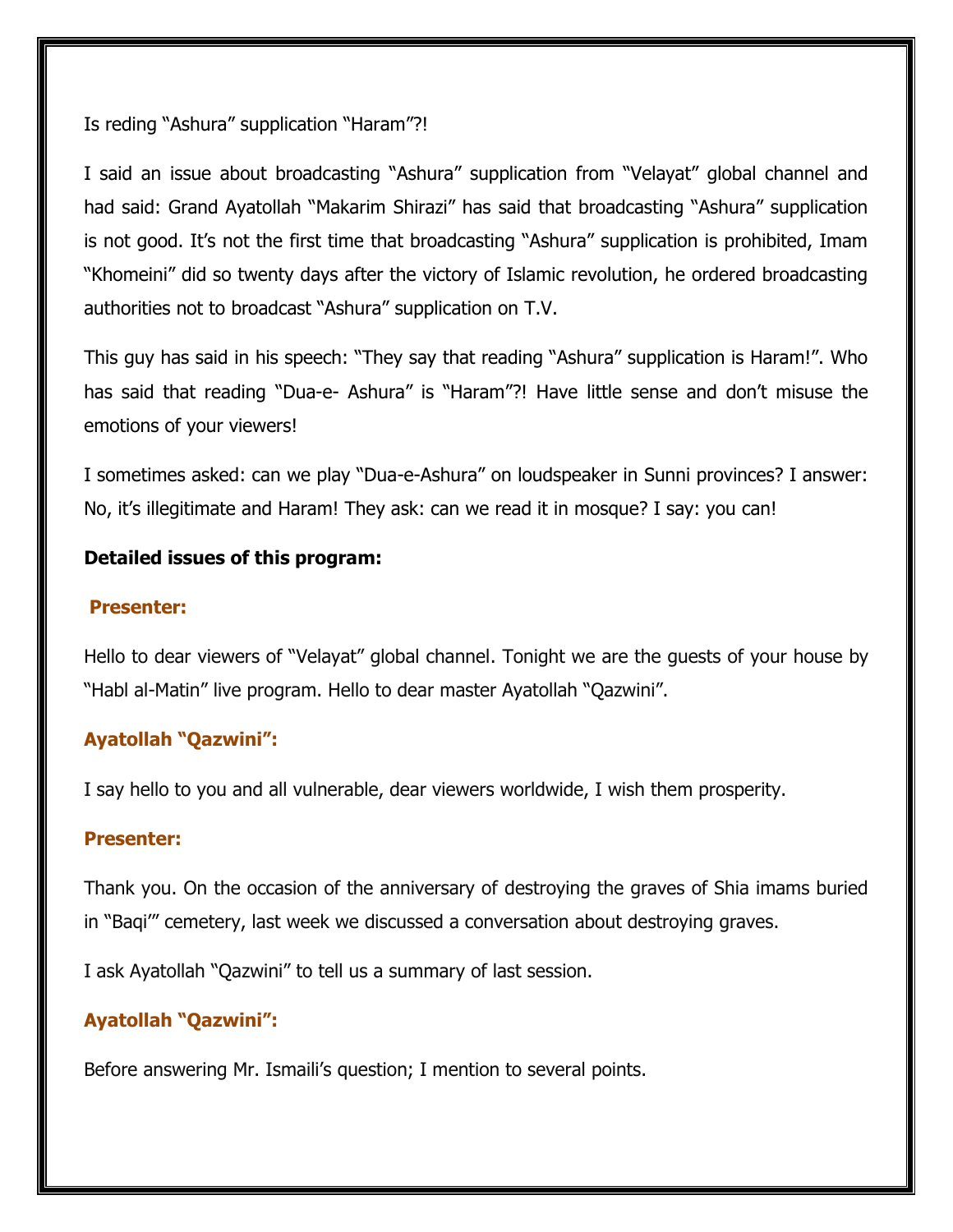"Velayat" global channel is not a political channel, we can't be indifferent about some acts taken in contemporary world and particularly Islamic countries by Wahhabism.

All massacres in Syria, Iraq, Yemen, Bahrain and other Islamic and Non-Islamic countries are done by evil Wahhabism, several days ago a massacre occurred in "Ta'if", "Jeddah" and next to "Masjid al-Nabawi", then terrorists attacks were carried out in "France" and also two nights ago a bomb exploded in "Turkey".

All these recent incidents show that Wahhabis have joined enemies of Islam including "Zionists" to make people pessimistic towards Islam.

As soon as a terrorist attack or a massacre occurs somewhere, the wave of Islamophobia spreads in that country or continent and they chalk everything up to Islam.

Evil "Banu Umayyah", cursed branch in Quran couldn't martyr Prophet Muhammad [PBUH] and took his revenge from his "Ahl al-Bayt" [AS]. Followers of "Banu Umayya" are taking the revenge of their ancestors from Shias and from another side they pave the way for people's pessimism towards Islam religion.

Another point is that "Al-Azhar" that we respect it in high regard and we know it the sign of Sunni thought and we also respect "Sheikh al-Azhar"; but we think that Saudi Arabia money is more effective on them.

"Al-Azhar" university is dealing its thousand-year reputation with Saudi Arabia dollar; they issued no declaration for 30 Shia and Sunni who were martyred in "Baghdad" as if they didn't hear about it at all.

As for Mr. Ismaili's question, one of crimes that "Saudi Arabia" government has committed and now its muftis talk about it is that they say: destroying the graves and shrine of Prophet Muhammad [PBUH] and Shia imams [AS] are obligatory.

These guys are amongst those whom Quran says about them:

(صُمَّ بُكمِّ عُمْی فَهُمْ لا يعْقِلُونَ)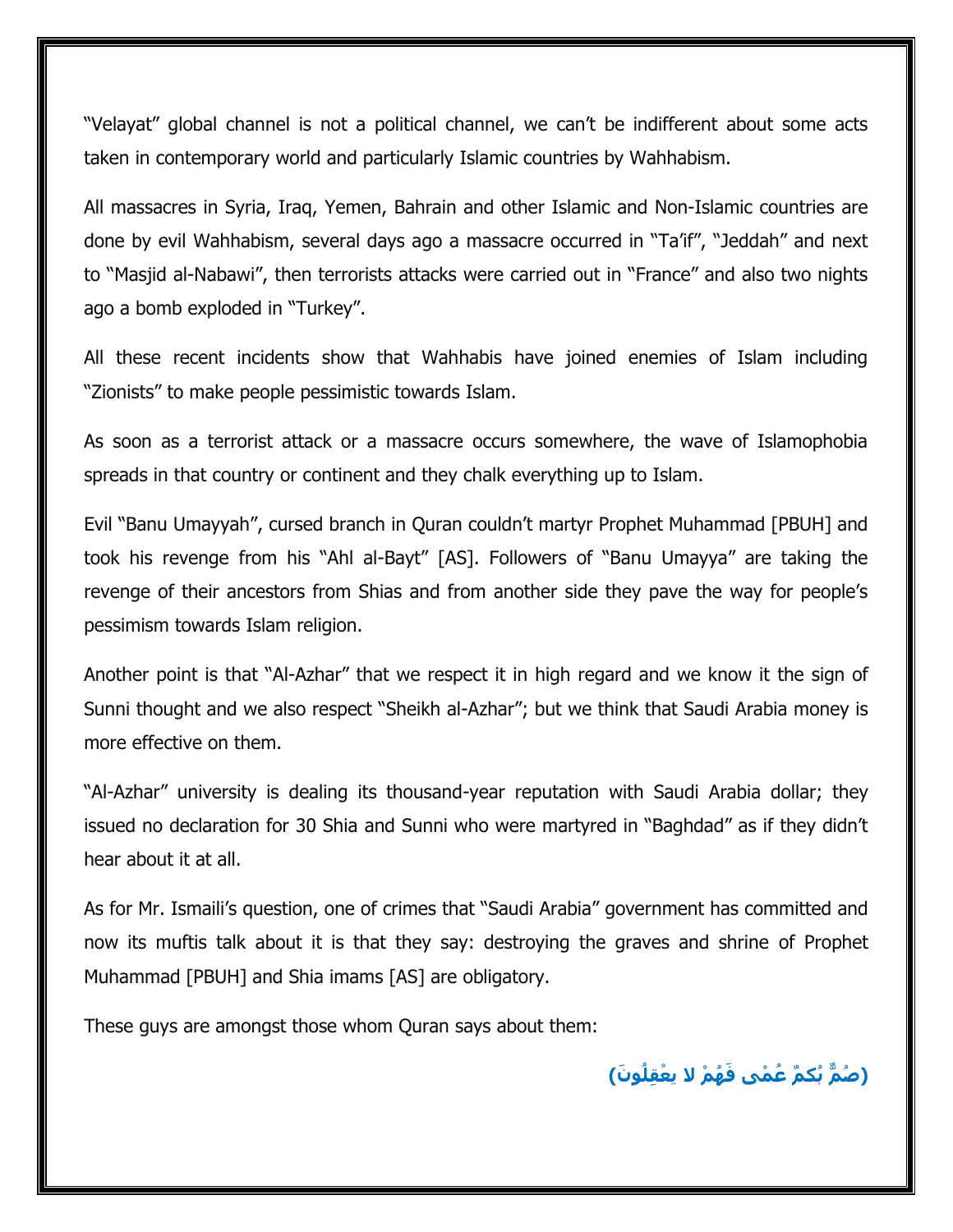Deaf, dumb, and blind, they do not understand.

#### Sura Al-Baqara- verse 171

Muftis of "Saudi Arabia" relies on invalid and faked narratives and give such fatwa.

These guys have forged fatwas about the grave of Prophet Muhammad [PBUH] which say: "Al-Nabawi" chamber must be burned, destroyed and torn down. They believe that all the graves should be dug up and if anything is left from corpse, bone or ash, they must be transferred to another place.

In the last session I read hadith of "Abu al-Hayyaj" from "Sahih Muslim" book, Hadith No. 2287.

First narrator is "Waki' bin Jarrah" who would drink wine. Second narrator is "Sufyan bin abi Thabit" that Sunni scholars say that he'd do "Tadlis" and said that: "Tadlis is the brother of lying".

Third narrator is "Habib bin abi Thabit" who would do "Tadlis", next narrator is "Abi Wa'il" who was the enemy of "Ahl al-Bayt" [AS].

In terms of implying, I said that is against caliphs and questions the work of three caliphs before commander of the faithful [AS].

If commander of the faithful Ali [AS] ordered "Abu al-Hayyaj" to destroy graves; why wasn't this act done in the time of three caliphs?! If establishing graves were illegitimate, bid'ah and haram, why were caliphs silent and did nothing?!

Duration of the caliphate of Three caliphs was 24 years, why didn't they destroy graves?! These graves had been discovered in the time of Prophet [PBUH] but rather than destroying graves they would conquer countries.

According to the hadith of "Abu al-Hayyaj" act of three caliphs are questioned; but if these graves were discovered when commander of the faithful Ali [AS] was caliph, they're infidels' graves and hadrat Ali [AS] ordered infidels' grave to be destroyed.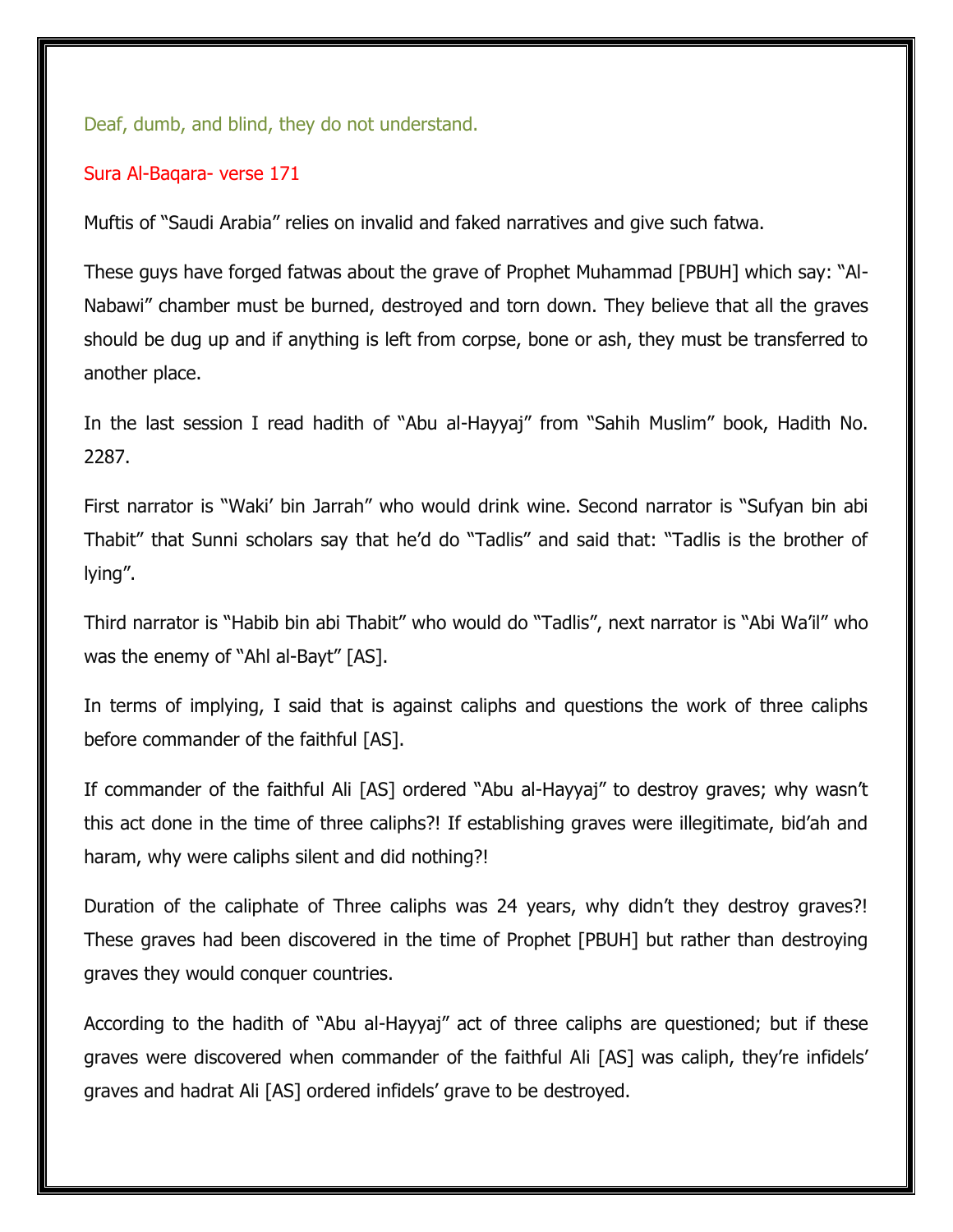In another narrative Prophet Muhammad [PBUH] ordered commander of the faithful Ali [AS] to destroy idolaters' grave; and this act has got nothing to do with Muslims' grave including the graves of Prophet Muhammad [PBUH] and Shia imams [AS].

#### Presenter:

Thank you. so, hadith of "Abu al-Hayyaj" was a narrative that Wahhabis rely on it destroying Shia imams [AS]'s graves. Master talked about it last week comprehensively.

Dear master! Wahhabis are seeking reason and evidence for their crimes towards Shia Imams [AS]'s graves done 9 years ago.

They rely on this narrative of Prophet Muhammad [PBUH] in this regard:

«لَعَنَ اللَّهُ الْيهُودَ وَ النَّصَارَى اتَّخَذُوا قُبُورَ أَنْبِيائِهِمْ مَسَاجِد»

### **Ayatollah "Qazwini":**

They're witless and as "Quran" says:

# " أُولَئِكَ كَالْأَنْعَامِ بَلْ هُمْ أَضَلُّ أُولَئِكَ هُمُ الْغَافِلُونَ″

They are like cattle, rather, they are the more misguided. Such are the heedless.

#### Sura Al-Araf – verse 179

I want Sunni scholars to pay attention to this narrative, it's written in "Sahih Bukhari" book:

# «قال في مَرَضِهِ الذي مَاتَ فيه لَعَنَ الله الْيهُودَ وَالنَّصَارَي اتَّخَذُوا قُبُورَ أَنْبِيائِهِمْ مَسْجِدًا»

Prophet Muhammad [PBUH] said in the last moments of his life: May god damn Jews and Christian who put the graves of their Prophets as mosque.

#### Sahih Bukhari- vol. 1, p 446

I have a question from Sunni scholars and it's that in how many verses of "Quran" it's written that the work of Jews was killing their Prophets!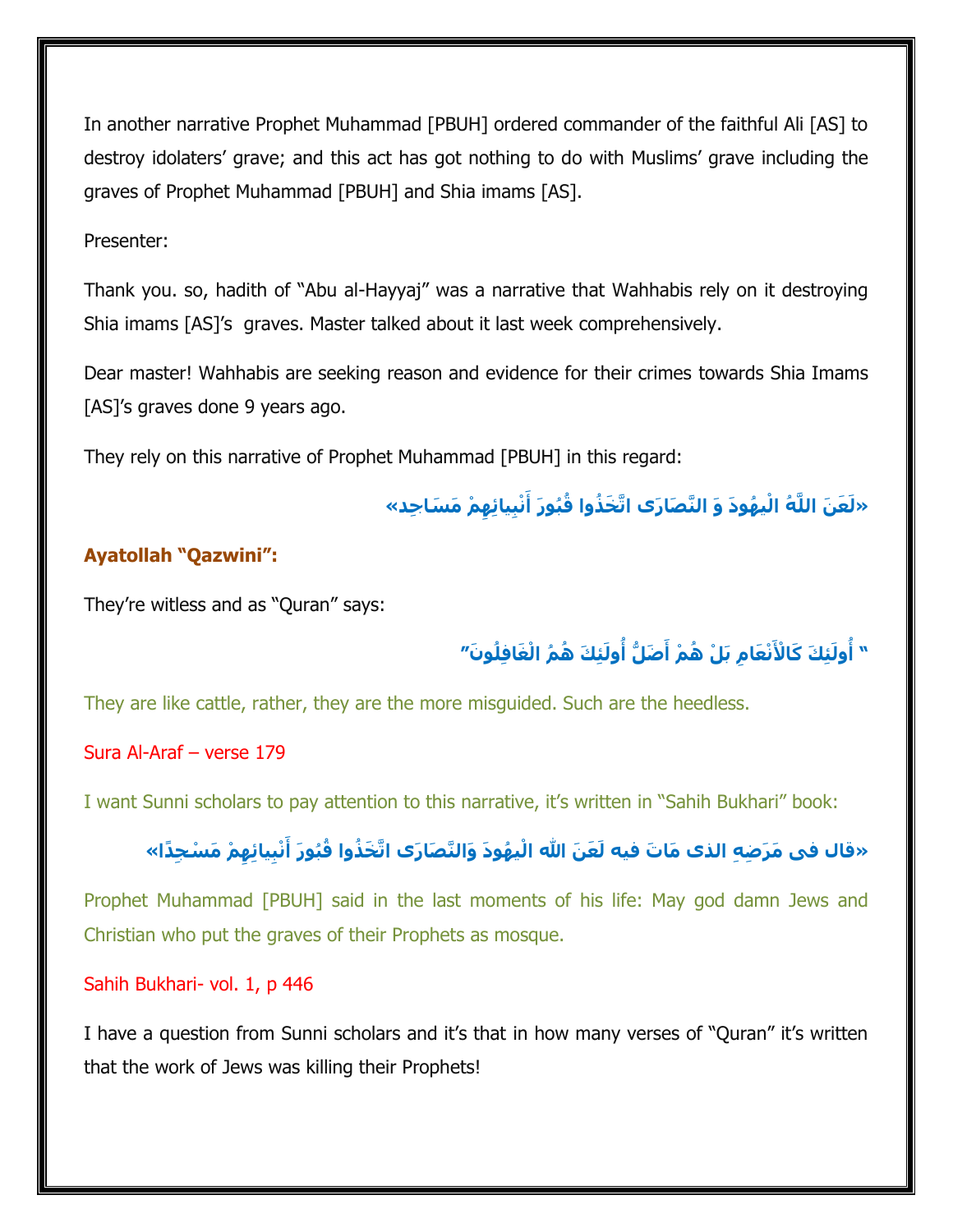God almighty says in Sura Al-E-Imarn verse 181:

# (لَقَدْ سَمِعَ اللَّهُ قَوْلَ الَّذِينَ قالُوا إِنَّ اللَّهَ فَقِيرٌ وَ نَحْنُ أَغْنِياءُ سَنَكتُبُ ما قالُوا وَ قَتْلَهُمُ الْأَنْبِياءَ بِغَيرٍ **و ُقوا َعذا َب اْل َح ق َو نَ ُقو ُل َح ِریق( ُذ**

Allah has heard the saying of those who said: 'Allah is poor, but we are rich. ' We will write down what they have said, and their slaying of the Prophets without right. And We shall say: 'Taste the punishment of the burning.

See that in how many verses of Quran this sentence "slaying of the Prophets" is written that mentions to this issue that the work of Jews was killing Prophets.

Would they say let's kill Prophets and put their graves as mosque and worship there when they wanted to establish mosque worshiping there?! Use your brain!

"Ibn Qim Jawziyah", disciple of "Ibn Taymiyyah" says about this verse: "And their slaying of the Prophets without right":

# «وَقَتْلُهُمُ الْأَنْبِياءَ بِغَيرٍ حَقٍّ حَتَّى قَتَلُوا فِى يوْمٍ وَاحِدٍ سَبْعِينَ نَبِيا فِى أَوَّلِ النَّهَارِ» «وَأَقَامُوا **نَّ ُه ْم َج َز ُروا َغَن ًما سو َق آ ِخ َر ُه کأ « َ ال ُّ**

Jews killed Prophets without right and in one day they killed seventy Prophets in early morning. Then they began their business in the market as if they slayed seventy sheep.

There are many issues in this field, I just said the sentence of "Ibn Qim" until dears pay more attention.

# «وَقَتْلُهُمْ يحْيى بْنَ زَكرِيا، وَنَشْرُهُمْ إِياهُ فِى الْمِنْشَارِ» «وَإِصْرَارُهُمْ عَلَى الْعَظَائِمِ، وَاتِّفَاقُهُمْ عَلَى تَغْييرٍ كثِيرٍ مِنْ أَحْكامِ التَّوْرَاةِ» «وَرَمْيهُمْ لُوطًا بِأَنَّهُ وَطِئَ ابْنَتَيهِ وَأَوْلَدَهُمَا»

Jews killed Hadrat "Zechariah" then they put him in the trunk and cut him to pieces by saw. "Jews" would persist on big sins and changed many of "Torah" Ahkam. Jews say that hadrat "Lot" slept with his two daughters and they gave birth to kid.

"Shams al-Din ibn Qim" – Hedayat al-Hayari fi Ajuba Yahud wa al-Nasara – vol. 2, p 466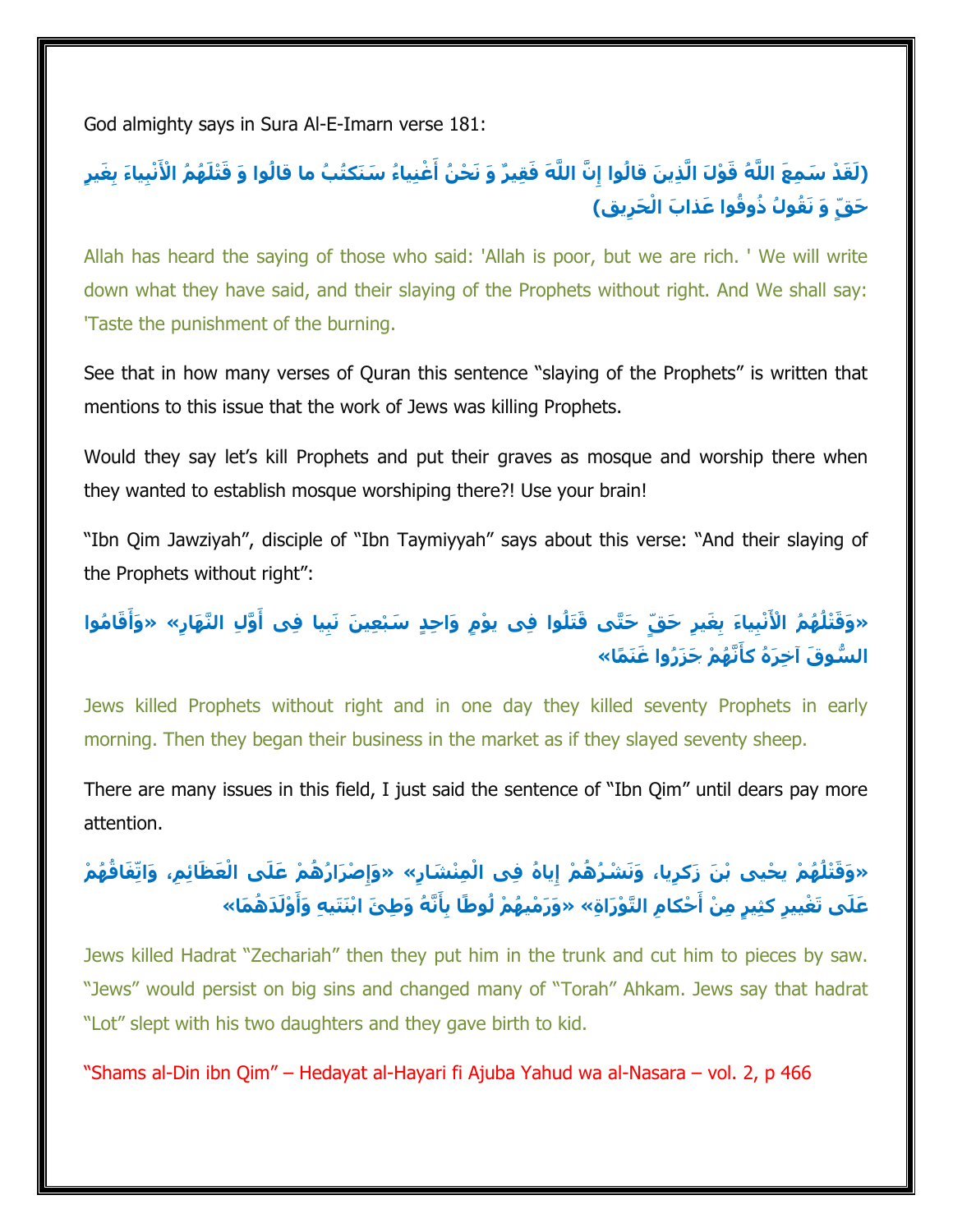Will guys who are so pervert that kill seventy Prophets in one day put the graves of Prophets as mosque?!

I think if a five year old kid who has read the translation of Quran puts these issues next to each other, he'll say that it's a lie thought, it's written in "Sahih Bukhari" or "al-Kafi" books.

Prophet Muhammad [PBUH] said: if you hear a narrative from me which is against Holy "Quran", you don't accept it and throw it away! This issue is a basic point for those who can understand.

Wahhabism has nothing to say, because they don't have mind to think and thought to ponder! Answer these issues If you can, because sometimes it might that even devil say something right.

lidn'tفاتَّخَذُوا قُبُورَ أَنْبِيائِهِمْ مَسْجِدًا» Second point is that these guys translated this narrative say: they put the graves of Prophets as shrine; but they say: they put the graves of their Prophets as "Qiblah" and would say prayer towards them.

Assuming that these guys would slay Prophets and because they wanted their prayer to be accepted they would put their graves as "Qiblah" and say: O god! We want to worship, we kill your Prophet and put his grave as "Qiblah" until our prayers are accepted better!

Their justifications are really laughable; I'm wondering of scholars such as "Qurtubi", "ibn Hajar" and others!

It's written a sentence from "Abi Murthad Ghanawi" in "Tafsir Qurtubi" book:

# **»)ال تصلوا إلی القبور وال تجلسوا علیها( لفظ مسلم أی ال تتخذوها قبلة فتصلوا علیها أو إلیها« »کما فعل الیهود والنصاری فیؤدی إلی عبادة من فیها«**

Unlike Jews, don't put the graves of Prophets as "Qiblah" to bow to their graves or say prayer towards them, when they say prayer towards a Prophet's grave and put him as grave, it causes them to worship the owner of the grave.

"Al-Qurtubi"- Jami' li Ahkam al-Quran- vol. 10, p 380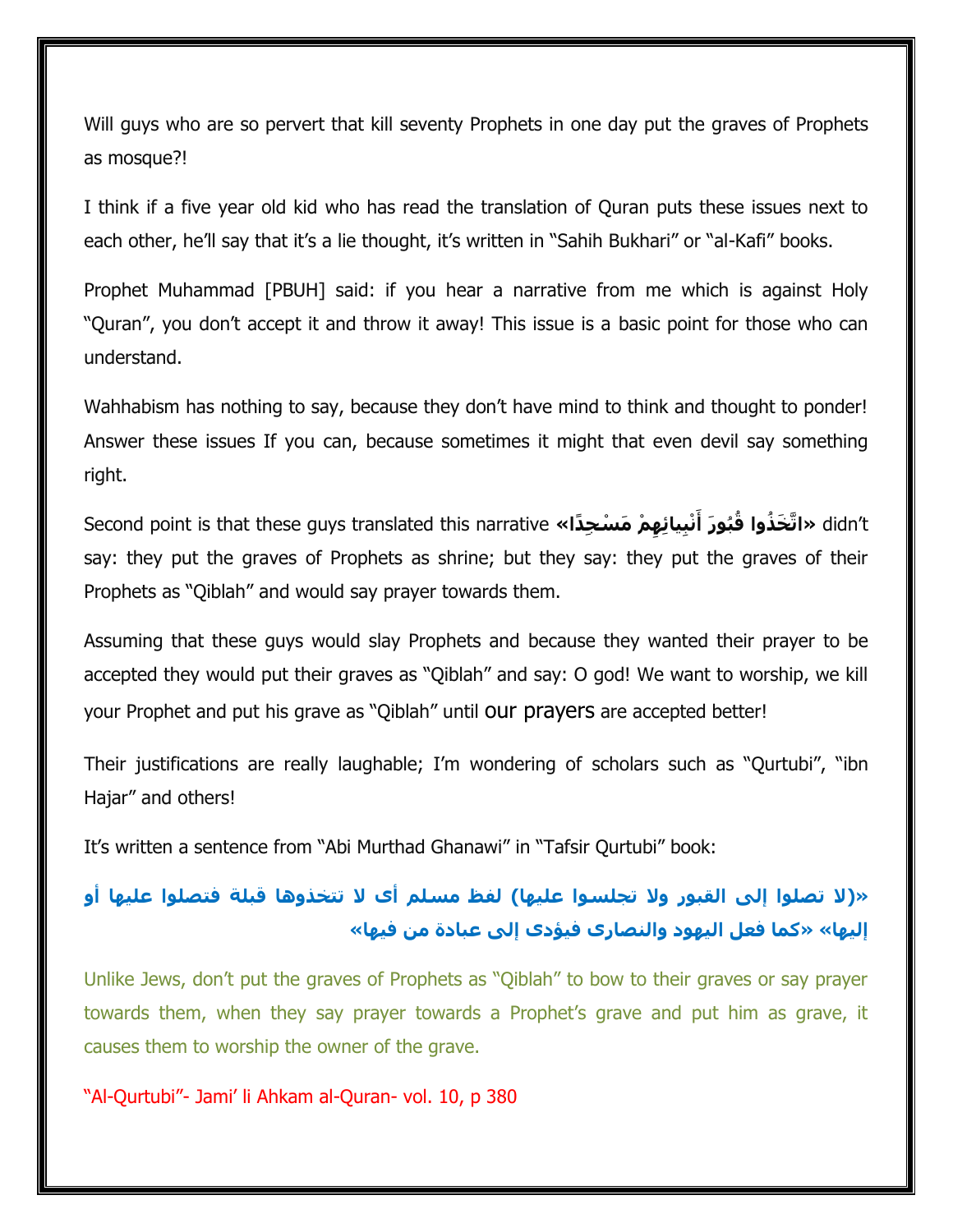This issue is so ridiculous and I'm surprised that scholars such as "Qurtubi" say such things; or perhaps we don't understand what he says!

And "Ibn Hajar Asqalani" quotes from "Bayzawi" in "Fath al-Bari" book, vol. 1:

### **»وقال البیضاوی لما کانت الیهود والنصاری یسجدون لقبور اْلنبیاء:«**

"Bayzawi" says: Jews and Christians would perform "Sajdah" on Prophets' graves.

Jews would slay Prophets and bury them and put their graves as the place of "Sajdah".

**»تعظیما لشأنهم ویجعلونها قبلة یتوجهون فی الصالة نحوها واتخذوها أوثانا لعنهم«**

In this part of narrative he says explicitly that Jews would put Prophets as Idol.

I wish guys such as "Ibn Hajar", "Bayzawi", "Qurtubi" and "Ibn Kathir" would say an example showing that for instance Jews killed a Prophet in that time of history and buried him and performed "Sajdah" on his grave. They should have said an example rather than saying it in general. I'm so surprised; because Holy "Quran" says: they'd kill Prophets, but this person says: they'd perform "Sajdah" on Prophets' graves.

Of course, "Mr. ibn Hajar Asqalani" has been little fair and says in continue:

**»فأما من أتخذ مسجدا فی جوار صالح وقصد التبرک بالقرب منه ال التعظیم له وال التوجه نحوه فال یدخل فی ذلک الوعید«**

"Fath al-Bari" – vol. 1, p 525

### **Presenter**:

Dear master! assuming that we accept that such narrative has been said; isn't this fatwa of wahhabism and relying on it in contradictory with about seventy graves that are next to "Kaaba"?!

## **Ayatollah "Qazwini":**

What a great point you mentioned; these guys say that Prophet [PBUH] said: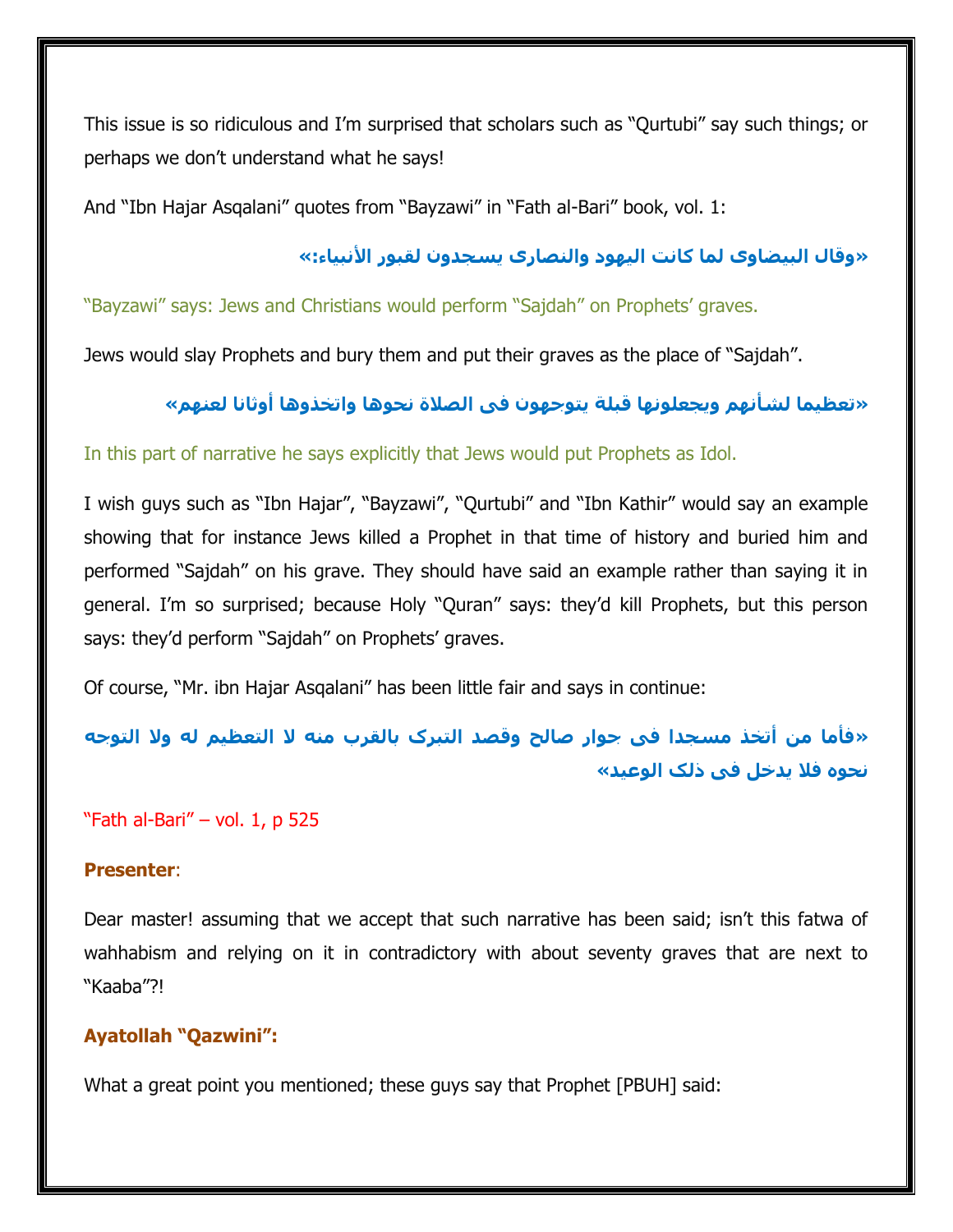# «لَعَنَ الله الْيهُودَ وَالنَّصَارَى اتَّخَذُوا قُبُورَ أَنْبِيائِهِمْ مَسْجِدًا»

Or that They say: Prophet Muhammad [PBUH] has said: destroy graves; but Prophet [PBUH] himself said prayer next to "Kaaba" for 13 years and performed "Tawaf" in there!

In the same place that Prophet [PBUH] has performed "Tawaf" and said prayer, many of Prophets' graves are there! Those who believe: if there is a grave beside a mosque, that grave must be cut open and remove any thing which is left from the body; answer this act of Prophet!!

It's written in "Tabaqat al-Kubra" book, vol. 1, p 52:

« أَوْحَى اللَّهُ إِلَى إِبْرَاهِيمَ صلّى الله عليه وسلم أَنْ يَبْنِيَ الْبَيْتَ وَهُوَ يَوْمَئِذٍ ابْنُ مِائَةِ سَنَةٍ وَإِسْمَاعِيلُ يَوْمَئِذٍ ابْنُ ثَلَاثِينَ سَنَةً فَبَنَاهُ مَعَهُ» «وَتُوُفِّيَ إِسْمَاعِيلُ بَعْدَ أَبِيهِ فَدُفِنَ دَاخِلَ **اْل ِح ْج ِر« » ِ م ِه َها َج َر ِم َّما يَلِي اْل َك ْعبَ « َة َم َع أُ**

God almighty revealed to "Abraham" to establish god's house, in that time "Abraham" had 100 years old and hadrat "Ismail" had 30 years old and they constructed the mosque. Hadrat "ismail" died after hadrat "Abraham" and he was buried in "hijr Ismail", they buried him and his mother "Hājar" next to "Kaaba".

On the earth we don't have mosque as important and respectable as god's house and Quran says about this place:

## (إِنَّ أَوَّلَ بَيتٍ وُضِعَ لِلنَّاسِ لَلَّذِى بِبَكةَ مُبارَكاً وَ هُدى لِلْعالَمِينَ)

The first House ever to be built for people was that at Bakkah (Mecca) blessed and a guidance for the worlds.

Sura Al-E-Imran, verse 96

And "Mr. Badr al-Din Ayni" says in "description of Sahih Bukhari" book, vol. 15:

**»قبر هود وصالح وشعیب ونوح، علیهم الصالة والسالم، بین زمزم والرکن والمقام«**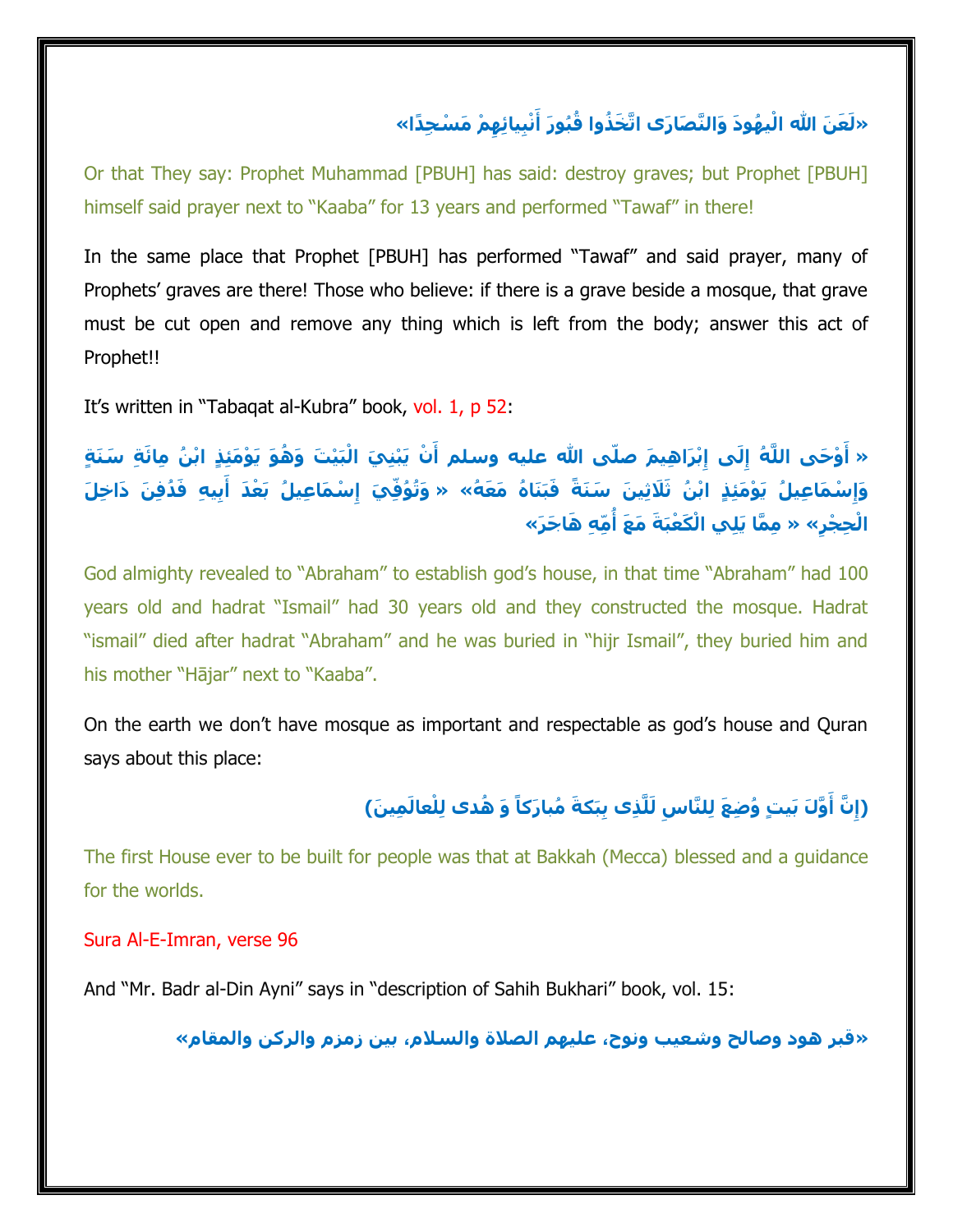The grave of hadrat "Hood", hadrat "Salih", hadrat "Shu'aib" and hadrat "Noah", those whom god has greeted them in Quran, is between "Rukn" and "Maqam".

The grave of these Prophets is where people say prayer in there and perform "Tawaf" and "Sa'i" between "Safa" and "Marwah".

What interesting is that he says:

# **»وقال ابن کثیر: وأما قبره فروی ابن جریر واْلزرقی: أنه فی المسجد الحرام، وهذا أقوی وأثبت«**

"Ibn Kathir" says: the grave of hadrat "Noah" is in "Masjid al-Haram", this issue has been proved and authentic.

#### "Ahmad al-Ayni" – Umda al-Qari fi Sharh Sahih Bukhari – vol. 15, p 217

"Bin Baz", "Bin Jubayr", and "Birak" who say: "Prophet's chamber must be burnet and grave must be dug up and anything is there must be taken to another place" shall answer there narratives.

Guys who say: "If mosque has been established first and then grave been made in there, graves must be dug up; but if grave was there then mosque was established in there, mosque must be demolished", tell us "Kaaba" was established before prophets are buried there or after that?!

It's a question and asking isn't forbidden! Hadrat "Abraham" has constructed god's house and before that the graves of hadrat "Noah", hadrat "Salih", hadrat "Shu'aib" and other Prophets were there, according to Wahhabism fatwa, "Kaaba" must be destroyed, why don't you destroyed it?!

O wahhabis! if what you say is true so, why don't you do divine Hukm?!

Wahhabis destroyed Imam "Askari" [AS] holy shrine but real friends of imam "Askari" reconstructed it with utmost glory, if they destroy there again, it's built again.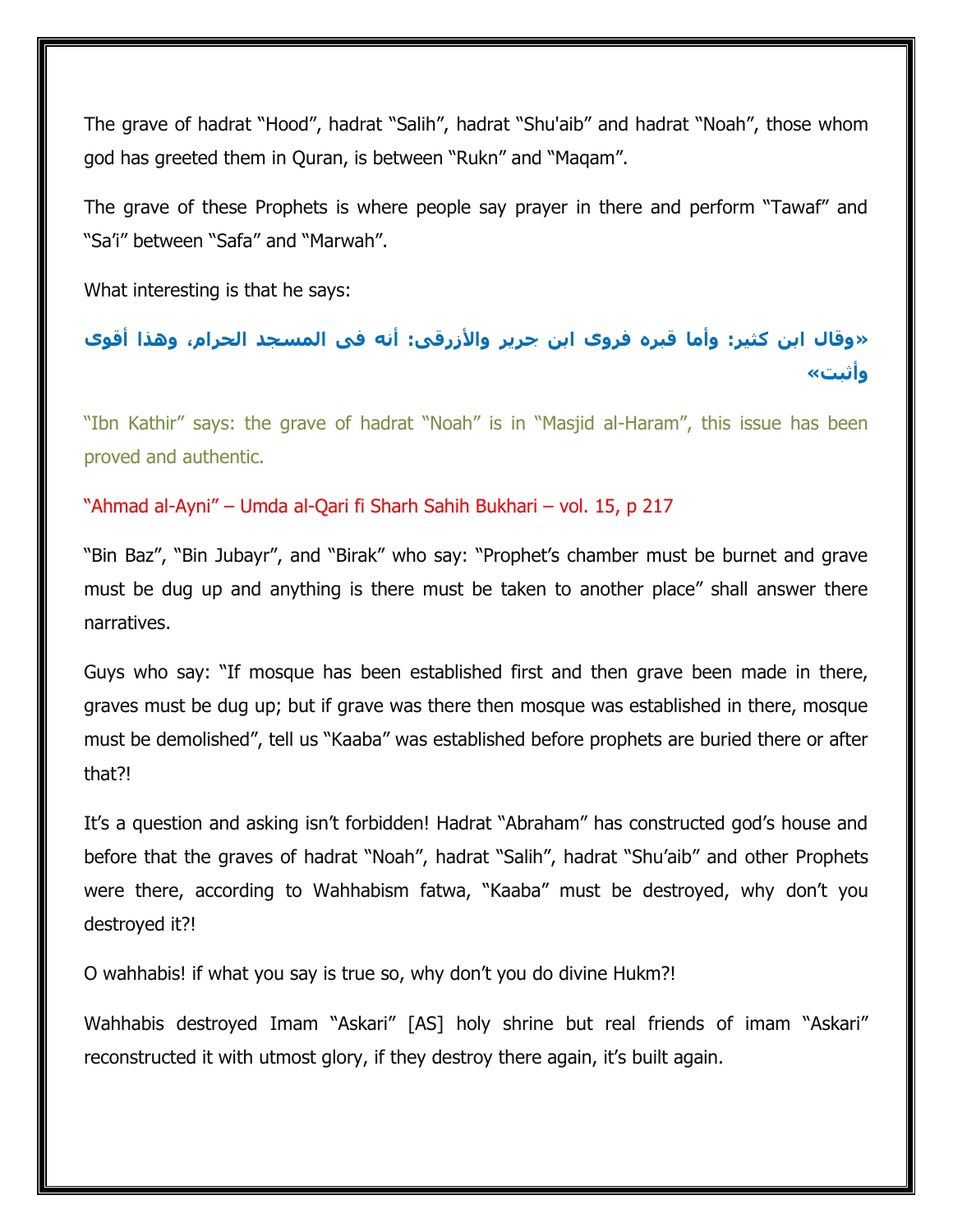Evil ancestors of wahhabism ordered some to destroy imam "Husayn" holy shrine in year 1216 AH, "Yazid bin Muawiyah" your evil ancestor ordered soldiers to ride horse over the body of "Karbala" martyrs; where is the grave of your cursed ancestor and what has left from it?

Today imam "Husayn" shrine is the place of worship for all Shia and Sunni, Christian and Jewish and other sects and religions!

Who has said that reading Ziyarat "Ashura" is haram?! Have little bit understanding and don't misuse the emotions of your viewers! May god damn those who say that reading ziyarat "Ashura" is haram! God damn you who quote lie issue.

About 15 years ago someone said in "Jami' al-Zahra'a" that reading ziyarat "Ashura" but I rejected his saying in two or three sessions. I was the first person who studied three documents of ziyarat "Ashura" and proved that document of ziyarat "Ashura" is authentic

There is a narrative in "Sira al-Halabiyyah" written by "Mr. Halabi" that says:

**»إن بین المقام والرکن وزمزم قبر تسعة وتسعین نبیا« »وجاء إن حول الکعبة لقبور ثلثمائة نبی« »وإن ما بین الرکن الیمانی إلی الرکن اْلسود لقبور سبعین نبیا« »وإن قبر هود وصالح وشعیب وإسماعیل فی تلک البقعة«**

The grave of ninety nine Prophets is between "Maqam Abraham and "Rukn Yamani" and Zamzam". The grave of three hundred Prophets is in the vicinity of "Kaaba". And grave of seventy Prophets is between "Rukn Yamani" and "Hajar al-Aswad". Grave of "Hood", "Salih", "Shu'aib" and "Ismail" is there.

### "al-Halabi"- Sira al-Halabiyyah- vol. 1, p 250

Grave of three hundred Prophets is next to "Kaaba", they say if a mosque is established next to graves it must be destroyed or graves must be dug up and anything which is left from the corpse must be removed, do you {Wahhabis} say prayer beside "Kaaba" or not?! "Bin Jibrin", "Bin Baz", "Birak" who issue such fatwa, whether say that our elders have lied or at least you yourself practice your fatwa.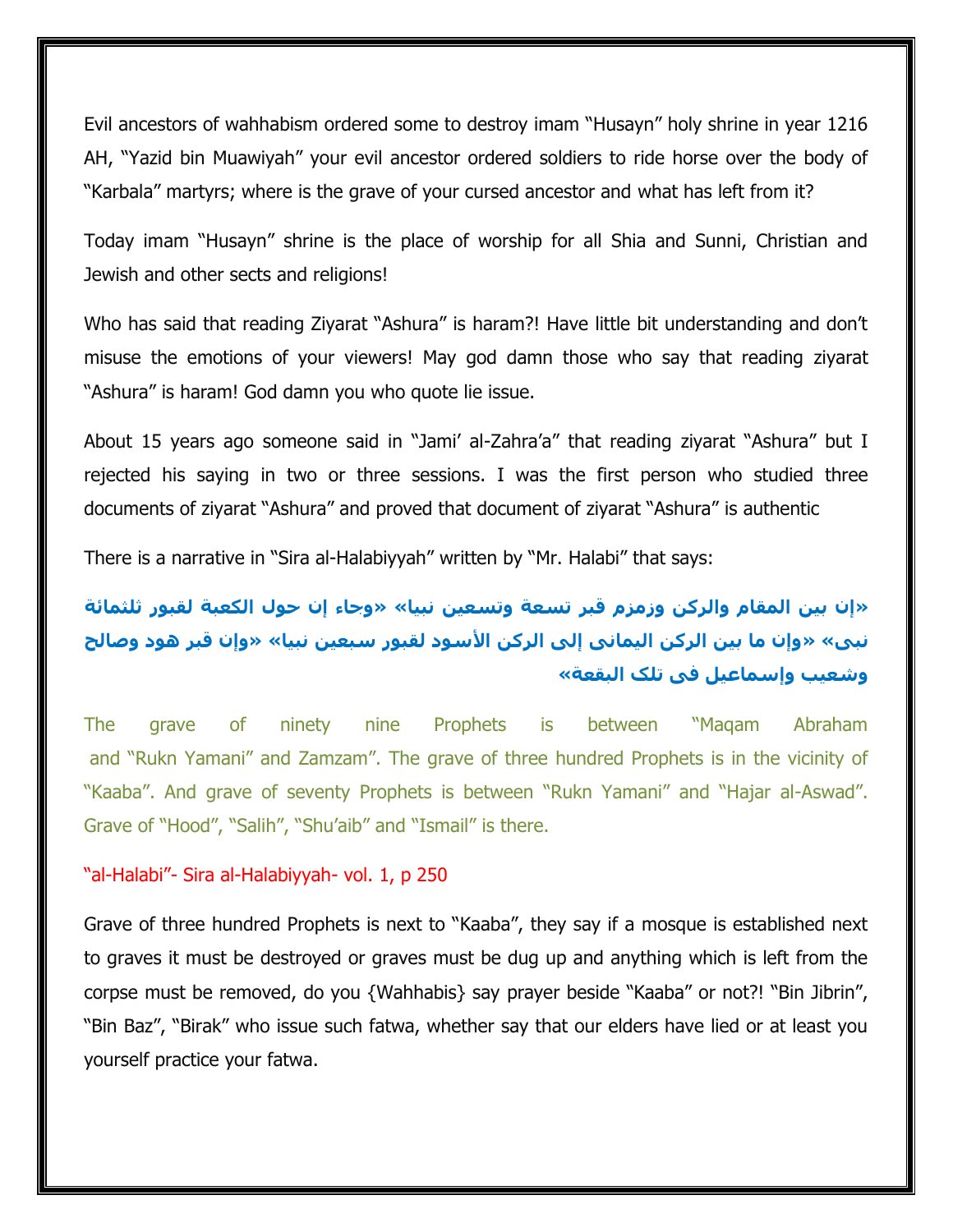Dear pay attention, the foundation of wahhabism is made of cursing "Ahl al-Bayt" [AS] and enmity towards them; if these guys can, like Hujr bin 'Adi's grave, they'll destroy the grave of all companions of Prophet [PBUH].

"Hujr bin 'Adi" was the follower of commander of the faithful Ali [AS], because he didn't swear at commander of the faithful Ali [AS] they cut his head out and martyred him.

The work of wahahbism is enmity towards "Ahl al-Bayt" [AS] and because commander of the faithful Ali [AS] perished their ancestors in different battles such as "Badr" and "Uhud", they hold grudge against "Ahl al-Bayt" [AS].

"Uthman" said to commander of the faithful Ali [AS]:

## **»ما ذنبی إن لم تحبک قریش: وقد قتلت منهم سبعین رجال کأن وجوههم سیوف الذهب؟«**

What is my sin that "Quraysh" people don't like you and you perished seventy people of Quraysh and all of them were prominent figures and had bright appearance.

## "Ibi Na'im Isfahani" – Knowing companions – vol. 1, p 338

The same grudge that their ancestor had, Wahhabis are showing it today.

#### **Viewers' contract:**

**Viewer**: {Mr. Alidoosti – Shia}

Hello to dear presenter and Ayatollah Qazwini; I'm too glad talking to Ayatollah "Qazwini", I ask you to "Daeshi Aqil" instead of "brainless Aqil" {Wahhabi expert}

#### **Ayatollah "Qazwini":**

They changed his name to "Hashim Aqili".

#### **Viewer:**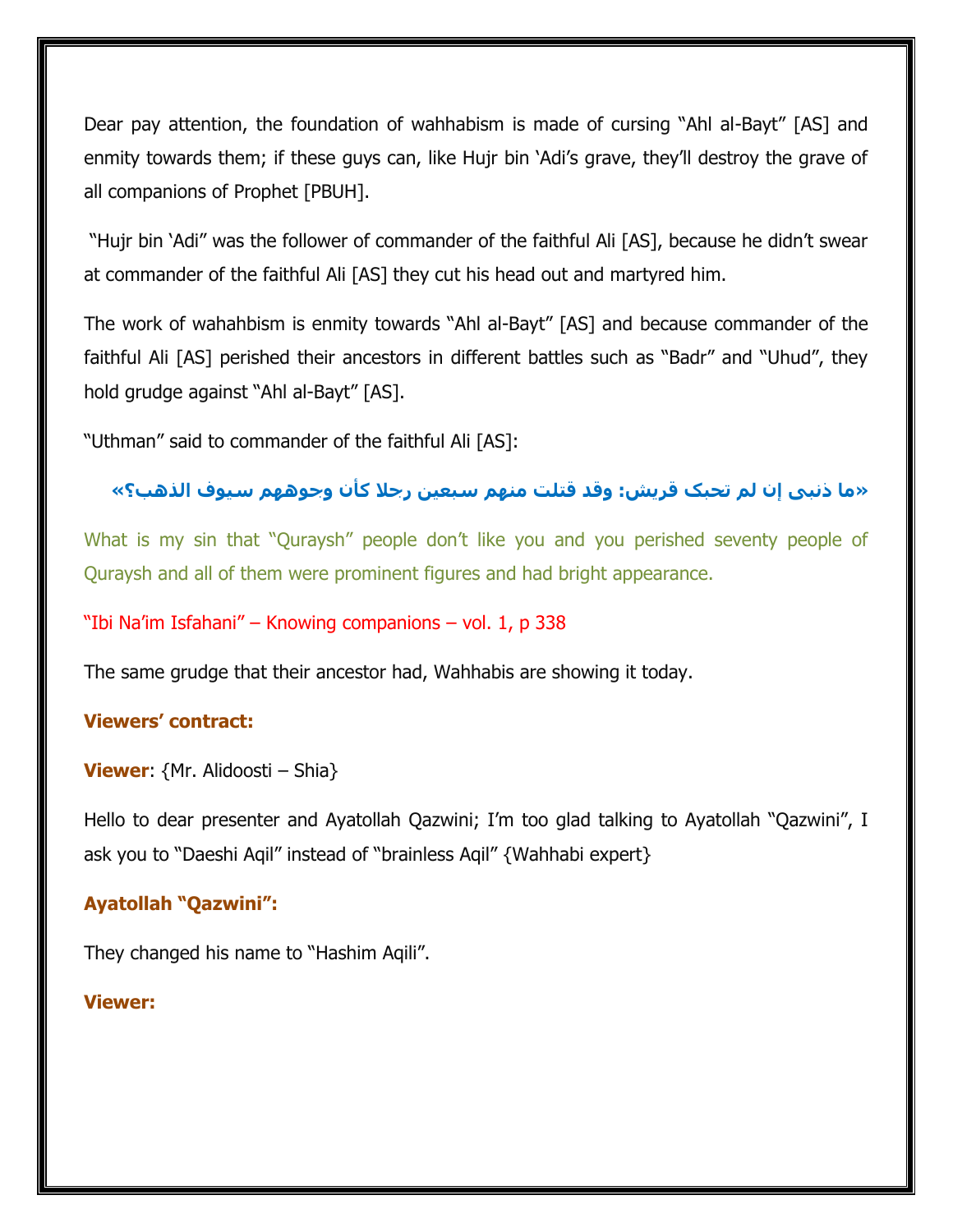If we call him "Daeshi Aqil" it'll be better. Second point is that I watch Mr. Khidmati's programs and whenever I see that they're disrespecting Shia Imams [AS], I call them immediately and protest them.

Another point is that since I've begun watching Wahhabi channels, my belief and faith towards Shia Imams [AS] have increased. I'm very happy that you're fighting wahhabism alone and I thank you and I ask you to keep on fighting, these guys can do nothing. I want to talk to you in private.

#### **Presenter:**

My friends will get you phone number to call later on if it's necessary.

### **Viewer {Ali- Shia}:**

Hello to Mr. Ismaili, all Shias are proud of him. Dear master I want to say something, I'm a worker and despite my little salary I help this channel monthly. And I also want to say to anyone who is hearing me to help this channel as much as they can, you'll certainly see its blessing in your life.

### **Ayatollah "Qazwini":**

May god confer blessing upon you.

#### **Presenter**:

Thank you "Ali", is there any other point?!

#### **Viewer:**

I want to thank you for your great program; because you're standing against all Wahhabi channels alone. Wahhabis language is the same as Quran {Arabic}, god has ordered in Sura Al-Kahf, verse 21 that a mosque is established for Ashaab-e-Kahf {also known as "The companion of Kahf}.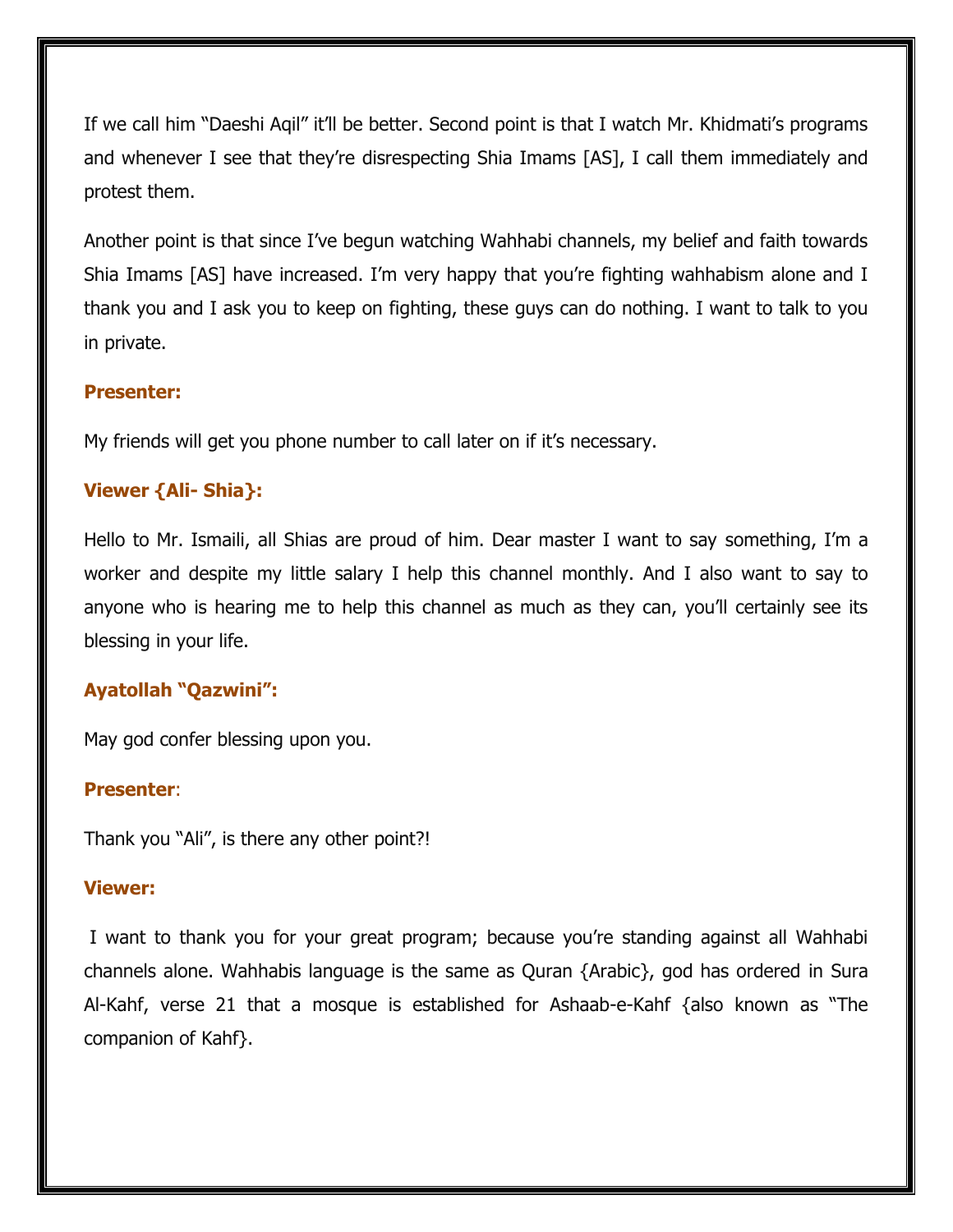What interesting is that despite of these guys' language is Arabic which is the same as Quran language, they don't recite these verses, are they really that blind?!

#### **Presenter:**

Thank you for your calling. Goodbye

**Viewer**: {Muhammad – Sunni}

Hello and more power to you, Mr. Qazwini said: grave of Prophets is near the "Masjid al-Haram", I want to say: what you said is nothing other than superstitions, these narratives have been forged and made by you!

These narratives are different than your narratives and their difference is that you {Shias} establish shrine over your graves and visit them.

#### **Ayatollah "Qazwini":**

Are "Mr. Halabi" and "Ibn Hajar" and Qurtubi" amongst our scholars?!

#### **Viewer:**

You just rely on faked narratives.

#### **Ayatollah Qazwini:**

These issues are not narrative, but they've quoted as a proved matter. Why don't you want to wake up? What is your denomination?!

#### **Viewer:**

I'm Sunni and my denomination is Shafi'i.

### **Ayatollah Qazwini:**

Currently "Imam Shafi'i" shrine has been turned in to a worship place for Muslims did we build it or you? look at the T.V which is showing the picture of "Abu Hanifah" shirine. We want to talk friendly we are not enemy with each other.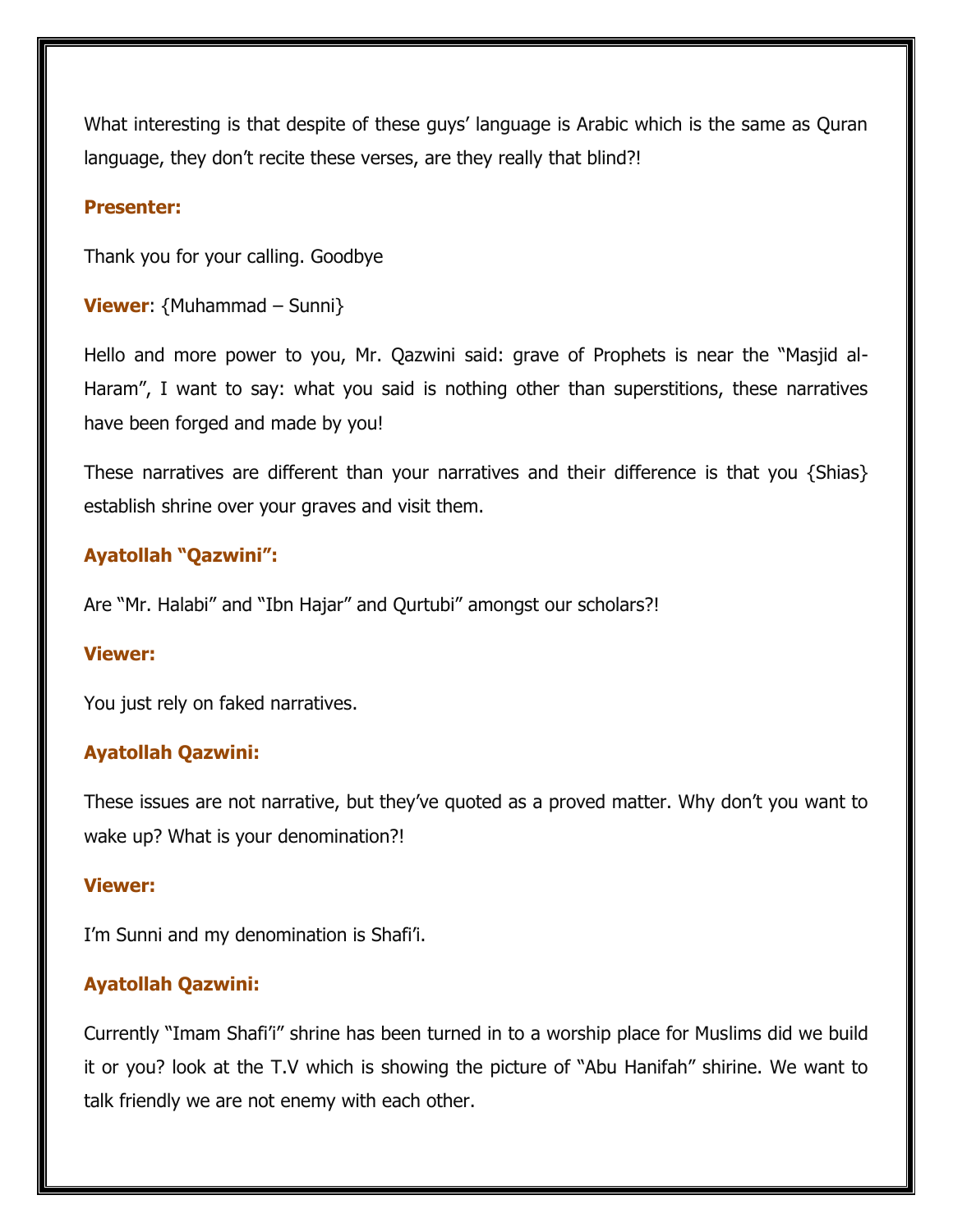About 60 to 65 percent of Sunnis are "Hanafi"; we didn't build the "Abu Hanifa" shrine, but Sunnis built it. The grave of Imam "Shafi'i" is in "Egypt" which has shrine, we didn't build it.

### **Viewer:**

You {Shias} build shrine and stick to it!

## **Ayatollah "Qazwini":**

Well, what would we do?! My dear! Currently you can see the picture of "Imam Shafi'i" grave, that you believe in, it's being shown on T.V, it has shrine and people say prayer in there; is their prayer in there illegitimate and haram?!

### **Viewer:**

No matter where {what shrine}, it's against Quran and illegitimate; because god has said in Quran.

### **Presenter:**

Tell us the name of Sura and its verse.

## **Viewer:**

I don't know now.

## **Ayatollah "Qazwini":**

Thank you, call us whenever you remember the verse, I thank you. when you remember the verse, it means that all "Shafi'i" guys who are watching this program are all infidel.

On the other hand, you can see the picture of Mr. Bkhari's grave on T.V, the one who is accepted by all Sunnis, "Hanafi", "Maliki", "Shafi'i" and "Hanbali", we showed all these issues with document.

I want you to wake up; they looted your religion, at least don't let them to loot you reason. We pity you.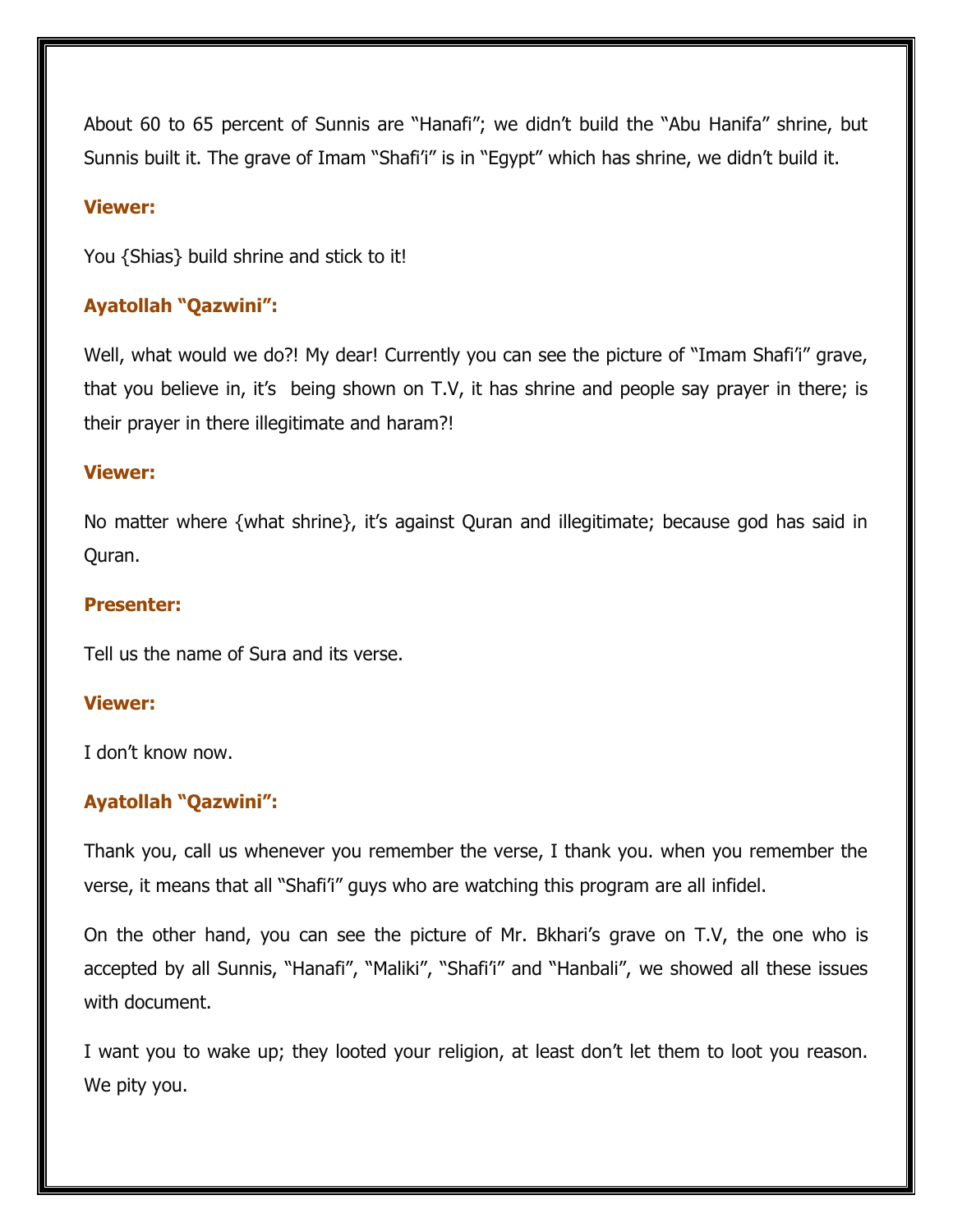Presenter:

If building shrine is haram so, how can you justify shrines built for Sunni Imams and their followers go there worshiping?! When you say that such thing is written in Quran, you should say the name of the Sura and verse.

### **Ayatollah "Qazwini":**

He says: I don't remember. You should have called us after reading. We like these guys and respect them and we're proud of them calling us.

My dear brother "Mr. Zamakhshari" has said a narrative about Sura "Al-Kahf", verse 21 and we'll talk about it comprehensively. Holy Quran says:

# (إِذْ يتَنازَعُونَ بَينَهُمْ أَمْرَهُمْ فَقالُوا ابْنُوا عَلَيهِمْ بُنْياناً رَبُّهُمْ أَعْلَمُ بِهِمْ قالَ الَّذِينَ غَلَبُوا عَلى أَمْرِهِمْ **ِه ْم َم ْسجِداً( َنَّت ِخ َذ َّن َعلَی لَ**

They argued among themselves over their affair, then (the unbelievers) said: 'Build a building over them (their remains). Their Lord knows best who they were. 'But those who prevailed over the matter said; 'We will build around them a Mosque.

#### Sura Al-Kahf, verse 21

Look, this is Quran verse that is about establishing mosque! I told you: "Which verse do mean? You said: I don't remember! "Mr. Zamakhshari" says:

# **»علی باب کهفهم. لئال یتطر ق إلیهم الناس ضناً بتربتهم ومحافظة علیها کما حفظت تربة رسول هللا صلی هللا علیه وسلم بالحظیرة«**

As they built shrine for the Prophet Muhammad [PBUH]'s grave until his grave is protected, Muslims did such work over the grave of "Ashab al-Kahf" {companions of the cave}.

"Al-Zamakhshari"- al-Kashaf An Haqa'iq al-Tanzil- vol. 2, p 665

#### **Presenter:**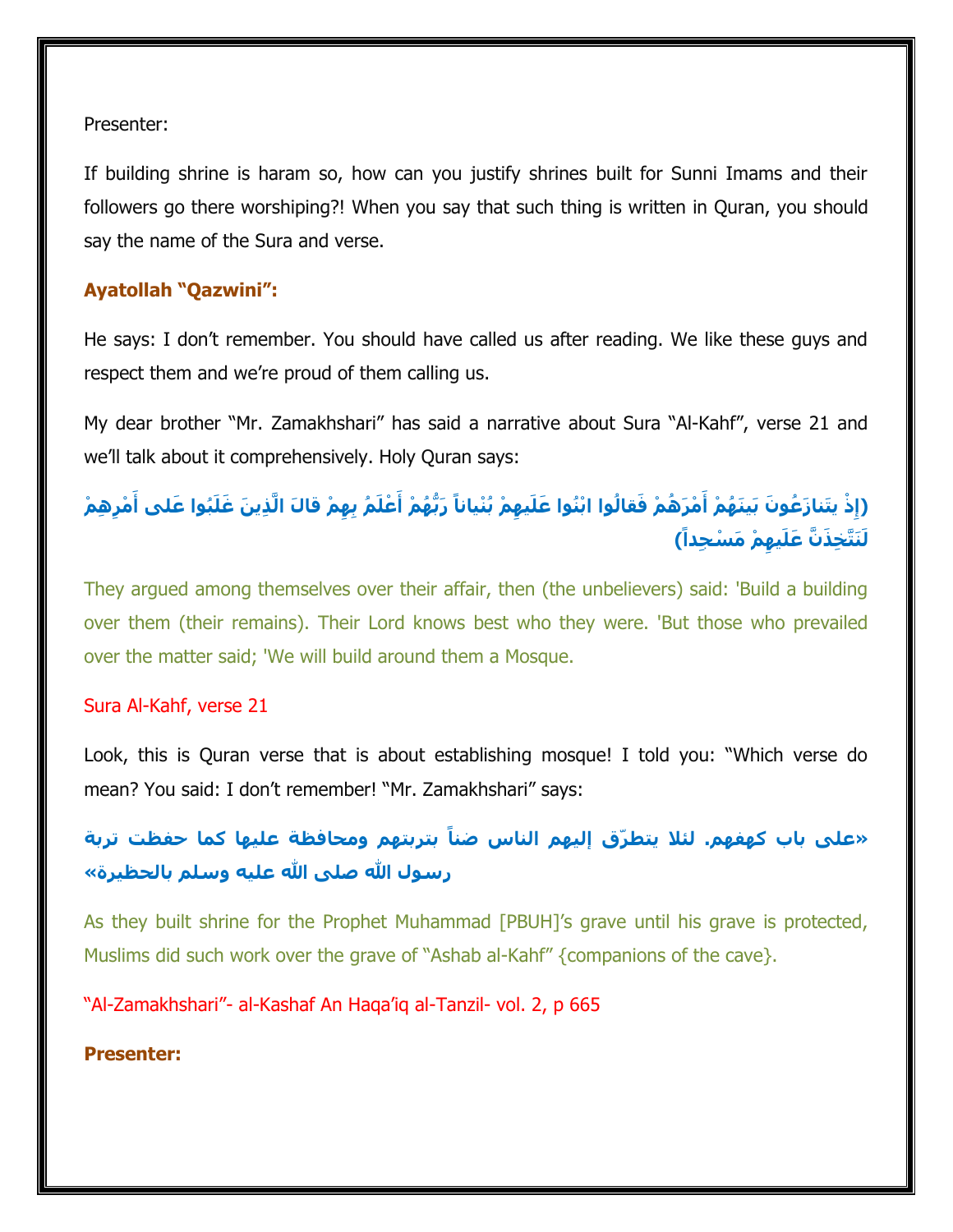Dear master! This verse mentions to the matter of constructing shrine over the graves, and even Quran discusses the matter of establishing mosque.

### **Ayatollah Qazwini:**

What interesting is that he says explicitly: people said: we want to construct mosque over the grave of Ashab al-Kahf.

We'll say this issue in the next week. And it's also written in "Fath al-Qadir" book:

**»قال الذین غلبوا علی أمرهم لنتخذن علیهم مسجدا )ذکر اتخاذ المسجد یشعر بأن هؤالء الذین غلبوا علی أمرهم هم المسلمون«**

That they say: we want to construct mosque over their grave shows that they were Muslim.

## "Fath al-Qadir"- vol. 3, p 277

The meaning of the saying of "Mr. Shukani" is that constructing mosque shows that they were Muslim and that infidels don't establish mosque! Watch our next Friday's program, we'll discuss about this fact that your though is quite opposite of Quran.

Your though is opposite of the manner of all Muslims; "Imam Shafi'i", "Ahmad bin Hnabl", and "Abu hanifah" have shrine which is the worshiping place of Muslims. And also "Malik" has shrine which is Wahhabis' worshiping place.

In your opinion followers of all Sunni denominations are infidel; but only two or three million Wahhabi which are insane, as "Mr. Al-Duhahabi" says, are Muslim!

With what you say, you're insulting one billion and five hundred thousand Muslims! The birth place of "Muhammad bib abd al-Wahhab" has turned into worshiping place, same goes for the grave of "Ibn Taymiyyah".

Presenter:

"Mr. Alidoosti" asked a question and said: Wahhabis say that shrine in "Damascus" isn't for Hadrat "Zaynab" [AS] and it belongs to Sunni!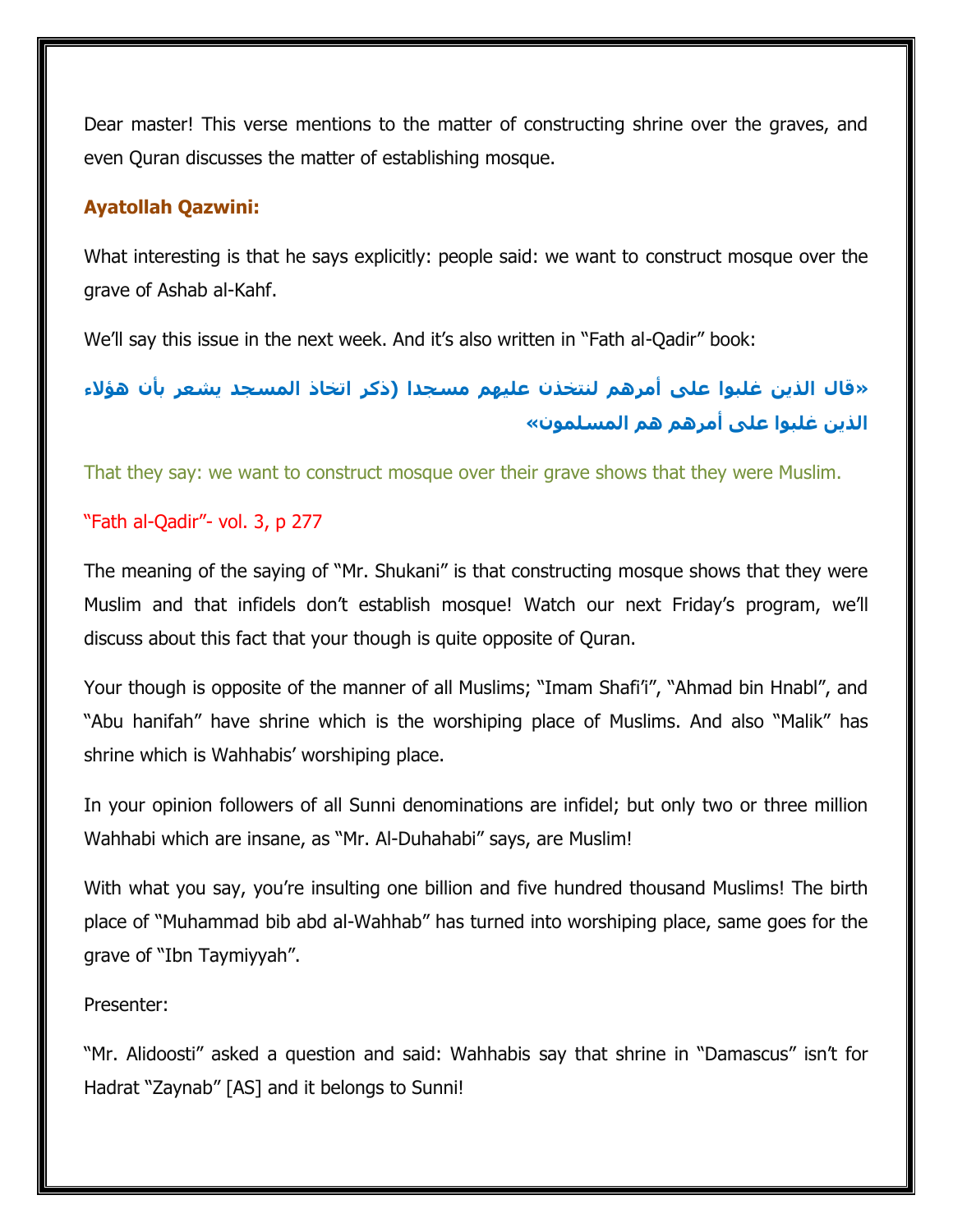## **Ayatollah "Qazwini":**

If even that shrine belongs to a Sunni, it's been turned into a place of worship

## **Presenter:**

If a Sunni is buried there, why do they want to destroy there?!

## **Ayatollah "Qazwin":**

If they really believe that making grave and dome are infidelity; if you dare destroy the grave of "Abu Hanifah"! if you dare destroy the grave of "Imam Shafi'i" until those who have "Shafi'i" denomination beat the living daylights out of you.

"Mr. Tayyib" says: "Wahhabis have made the denomination of "Ahmad bin Hanbal" Najis by their void thoughts." If you dare go and insult the grave of "Ahmad bin Hanbal".

If you're right, destroy the grave of "Imam Bukhari", "Khalid bin Walid" or "Abu Hurayrah".

As for Hadrat "Zaynab" and Hadrat "Ruqiyyah" shrine, their shrine is the thorn of Wahhabis' eyes and they can't stand this holy place!

## **Presenter:**

Thank you dear master and viewers. Goodbye.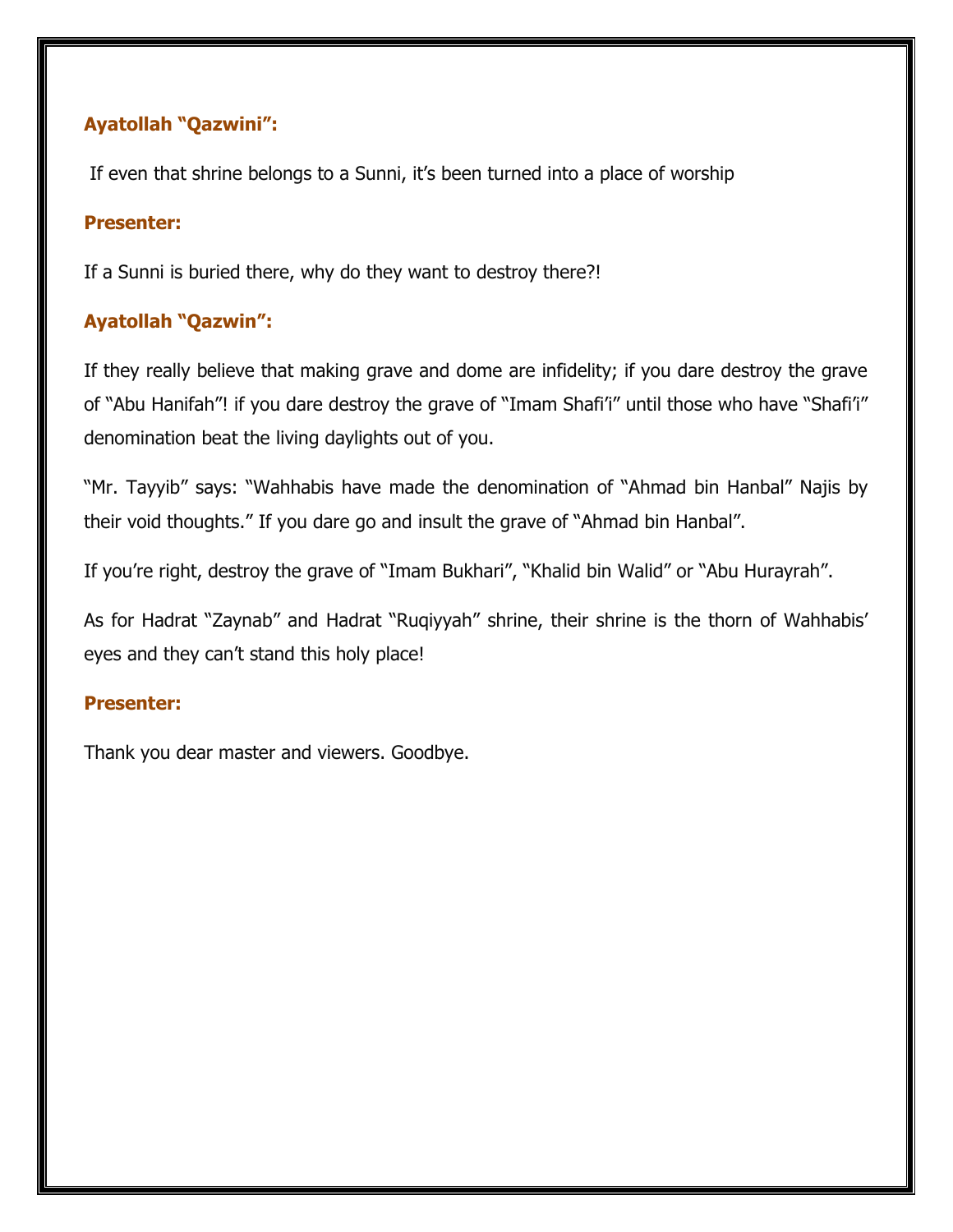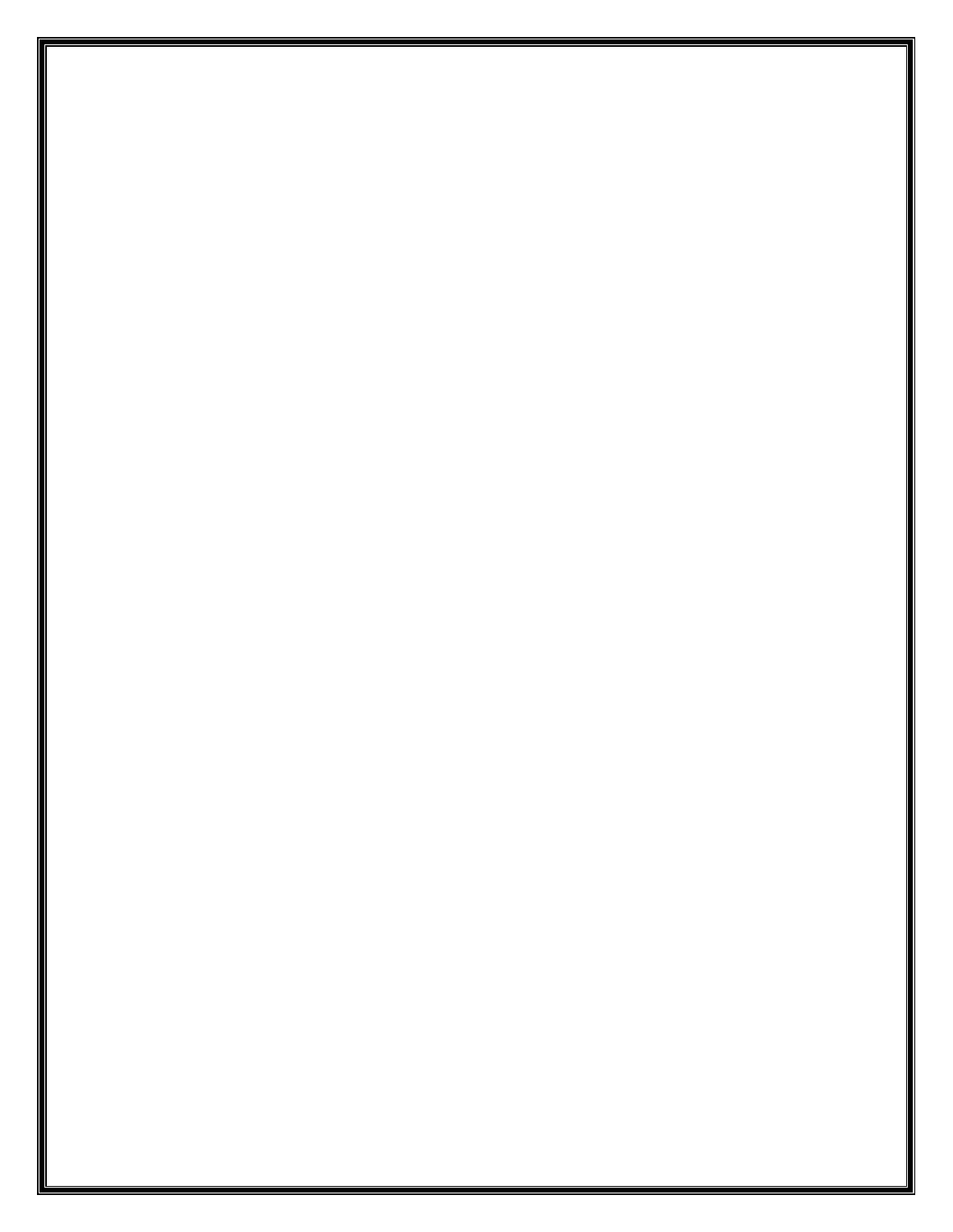